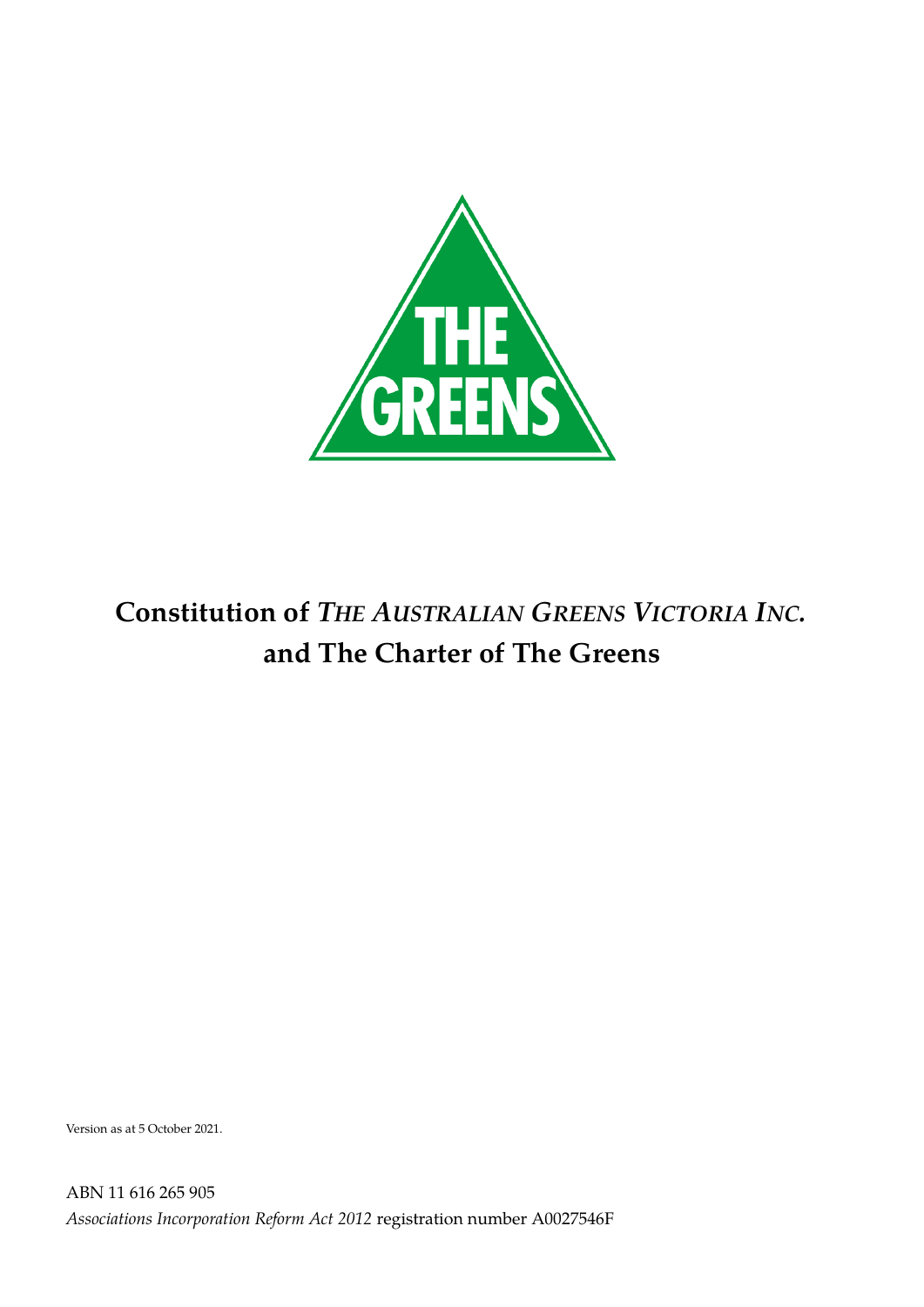# **Constitution of THE AUSTRALIAN GREENS VICTORIA INC.**

Version as at 5 October 2021.

# **TABLE OF CONTENTS**

| 14 Joint branch proposal to State Council4 |  |
|--------------------------------------------|--|
| 15 Members' direct decision-making4        |  |
|                                            |  |
|                                            |  |
|                                            |  |
|                                            |  |
|                                            |  |
|                                            |  |
|                                            |  |
|                                            |  |
|                                            |  |
|                                            |  |
|                                            |  |
|                                            |  |
|                                            |  |
|                                            |  |
|                                            |  |
|                                            |  |
|                                            |  |
|                                            |  |
|                                            |  |
|                                            |  |
|                                            |  |
|                                            |  |
|                                            |  |
|                                            |  |
|                                            |  |
|                                            |  |
|                                            |  |
|                                            |  |
|                                            |  |
|                                            |  |
|                                            |  |
|                                            |  |
|                                            |  |
|                                            |  |
|                                            |  |

| Schedule 1: Branch meeting procedure12               |  |
|------------------------------------------------------|--|
|                                                      |  |
|                                                      |  |
|                                                      |  |
|                                                      |  |
|                                                      |  |
|                                                      |  |
| Schedule 2: Joint branch proposal to State Council13 |  |
|                                                      |  |
|                                                      |  |
|                                                      |  |
|                                                      |  |
|                                                      |  |
| Schedule 3: Members' direct decision-making14        |  |
|                                                      |  |
|                                                      |  |
|                                                      |  |
| Schedule 4: Powers State Council must not delegate17 |  |
| Schedule 5: State Council meeting procedure18        |  |
|                                                      |  |
|                                                      |  |
|                                                      |  |
|                                                      |  |
|                                                      |  |
|                                                      |  |
|                                                      |  |
|                                                      |  |
|                                                      |  |
|                                                      |  |
|                                                      |  |
|                                                      |  |
|                                                      |  |
|                                                      |  |
|                                                      |  |
| Schedule 7: Eligibility requirements23               |  |
|                                                      |  |
|                                                      |  |
|                                                      |  |
|                                                      |  |
|                                                      |  |
|                                                      |  |
|                                                      |  |
|                                                      |  |
|                                                      |  |
|                                                      |  |
| 4 Powers of New State Council during transition27    |  |
| 5 Powers of branches during transition27             |  |
|                                                      |  |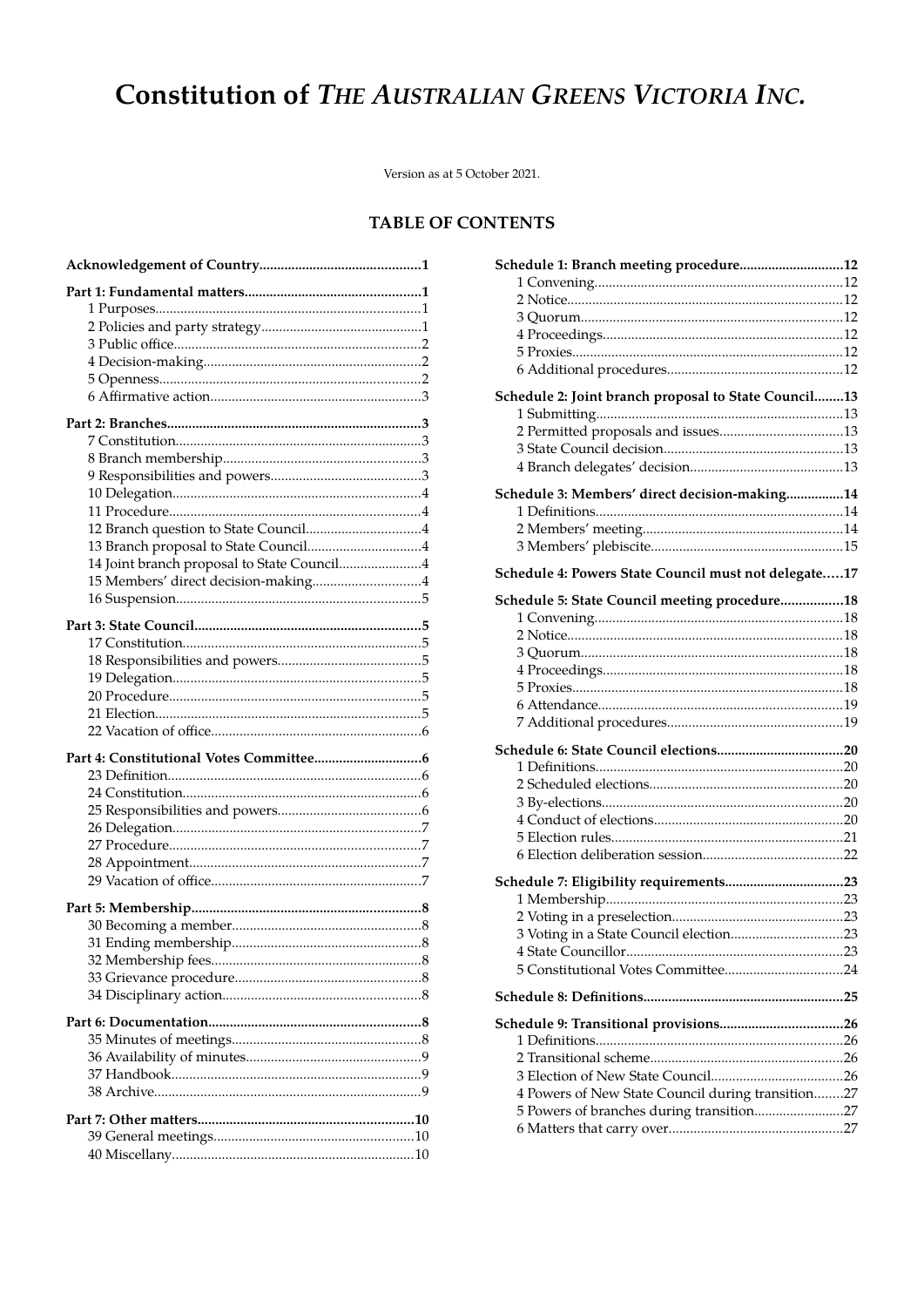# **Constitution of** *THE AUSTRALIAN GREENS VICTORIA INC.*

## <span id="page-2-0"></span>**ACKNOWLEDGEMENT OF COUNTRY**

The Australian Greens Victoria:

Acknowledges First Nations peoples as the custodians of Country.

Pays respects to their Elders past and present.

Acknowledges their connections to land, sea, sky, culture, community, tradition and song. Acknowledges that this land is stolen land and sovereignty over Country was never ceded. Commits to actively working alongside First Nations people for Treaty and justice.

## <span id="page-2-3"></span>**PART 1: FUNDAMENTAL MATTERS**

#### <span id="page-2-2"></span>**1 Purposes**

The purposes of the Party are:

- (a) to further a vision of the world characterised by peace, social justice, grassroots participatory democracy and ecological sustainability;
- (b) to make policies that are consistent with the Charter;
- (c) to win support for its policies;
- (d) to see its policies implemented;
- (e) to have its members elected to public office;
- (f) to be a member body of the Australian Greens; and
- (g) to cooperate with like-minded people and organisations.

## <span id="page-2-1"></span>**2 Policies and party strategy**

- (1) Each state policy and the party strategy may only be made, amended or repealed by the membership, through participatory and deliberative processes, with the advice of experts and of members who hold public office.
- (2) A proposal to make, amend or repeal a state policy or the party strategy that is put to a vote is passed if at least 75% of the members in attendance who vote on the proposal vote in favour and State Council ratifies it.
- (3) If State Council does not ratify such a proposal at its next meeting, it must reopen the process that led to it.
- <span id="page-2-4"></span>(4) State Council may make, amend or repeal a state policy or the party strategy in urgent circumstances.
- (5) The policies of the Party are:
	- (a) the policies made by the Australian Greens (*national policies*);
	- (b) the policies made by the Party except local policies (*state policies*); and
	- (c) the policies made by branches (*local policies*).
- (6) State policies must be consistent with national policies.
- (7) Local policies must be consistent with state and national policies.
- (8) Each local policy must apply only within the branch area of the branch that makes it.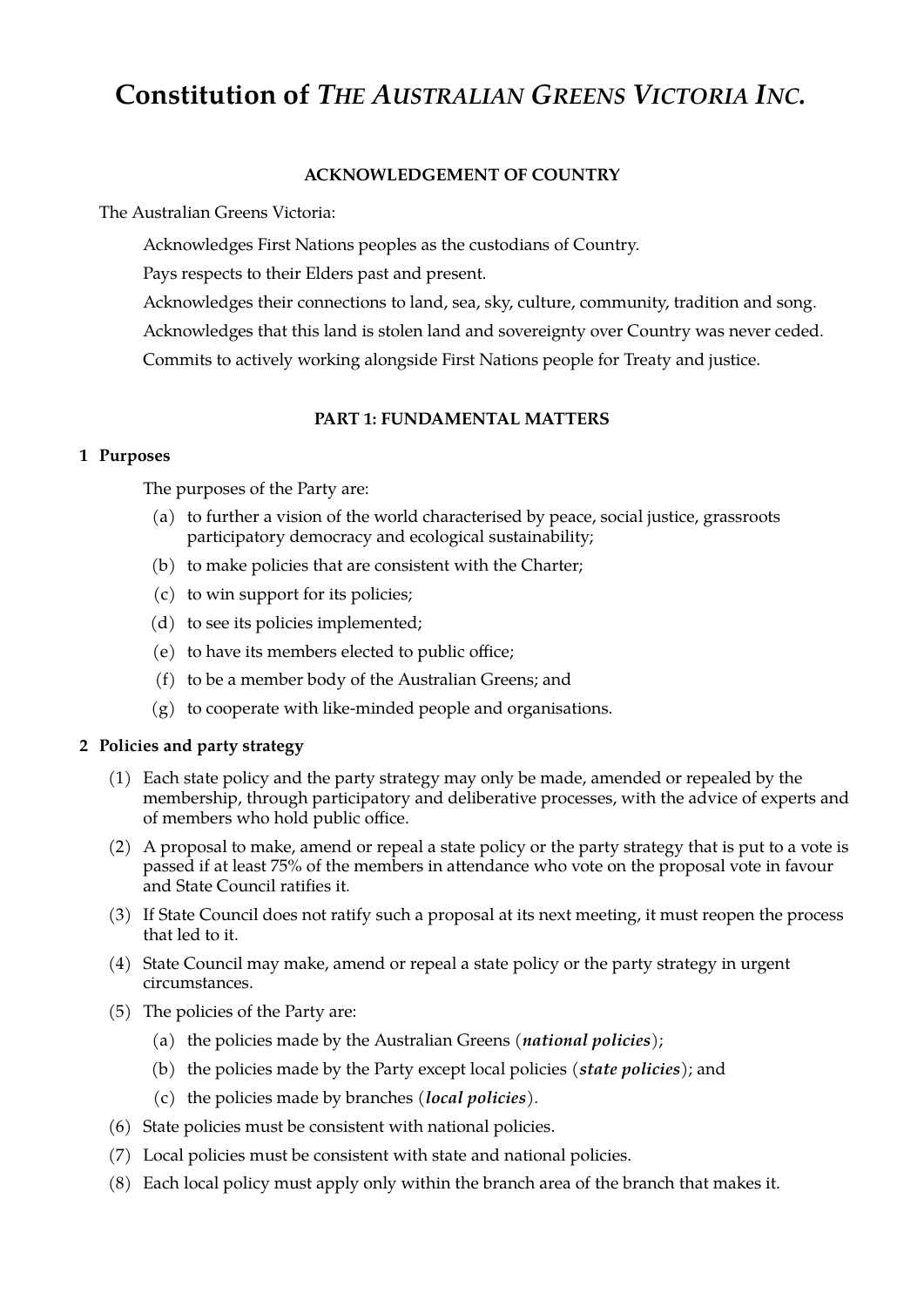# <span id="page-3-2"></span>**3 Public office**

- (1) A member may only be a candidate for public office, or hold public office, with the endorsement or permission of the Party.
- (2) The Party may only give such endorsement or permission to a member.
- (3) The preselection of a candidate for public office in an electorate must, unless circumstances justify otherwise, be done by a ballot of the members living in:
	- (a) for an electorate other than a local government ward—that electorate; and
	- (b) for a local government ward—the whole local government area.
- (4) The eligibility requirements to vote in a preselection are in Schedule [7.](#page-24-4)
- (5) Each member who holds public office must advocate and vote for the implementation of the policies of the Party, except that, if they have a conscientious objection to a policy, they may vote in accordance with their conscience.
- (6) Where there are two or more members who hold public office in a particular council or parliament, they must make every effort to reach consensus on each substantive matter before them.
- (7) Each member who holds public office must, to a reasonable extent, engage with:
	- (a) each branch whose branch area overlaps with their electorate; and
	- (b) any party body that seeks their engagement.

## <span id="page-3-1"></span>**4 Decision-making**

- (1) Each decision of the Party must be made in pursuit of the purposes of the Party.
- (2) Each party meeting must be conducted in accordance with the following principles:
	- (a) participants should come with a commitment to reaching consensus and in a spirit of collaboration and collective responsibility;
	- (b) meaningful participation should be fostered by all participants;
	- (c) the expression of diverse views should be encouraged;
	- (d) enough time should be devoted to allow sufficient deliberation; and
	- (e) a properly made decision should be accepted by all.
- (3) Each decision to delegate power must be made by balancing the following principles:
	- (a) the meaningful participation of members is valuable for its own sake;
	- (b) a decision with local effects should be made at the local level;
	- (c) decisions should be high-quality, strategic and effective; and
	- (d) decisions should be made efficiently.
- (4) A substantive proposal may only be put to a vote if every effort has been made to reach consensus and the decision should not be deferred.

#### <span id="page-3-0"></span>**5 Openness**

- (1) Each member is entitled to attend the meetings of each party body, except where:
	- (a) the decision that establishes the party body provides otherwise;
	- (b) the party body limits that entitlement by a procedural proposal; or
	- (c) in exceptional circumstances, State Council temporarily limits the entitlement of a particular member.
- (2) Party meetings and events must be made as accessible to members as reasonably practicable, including by providing, where appropriate, a range of times and locations and an option to attend virtually.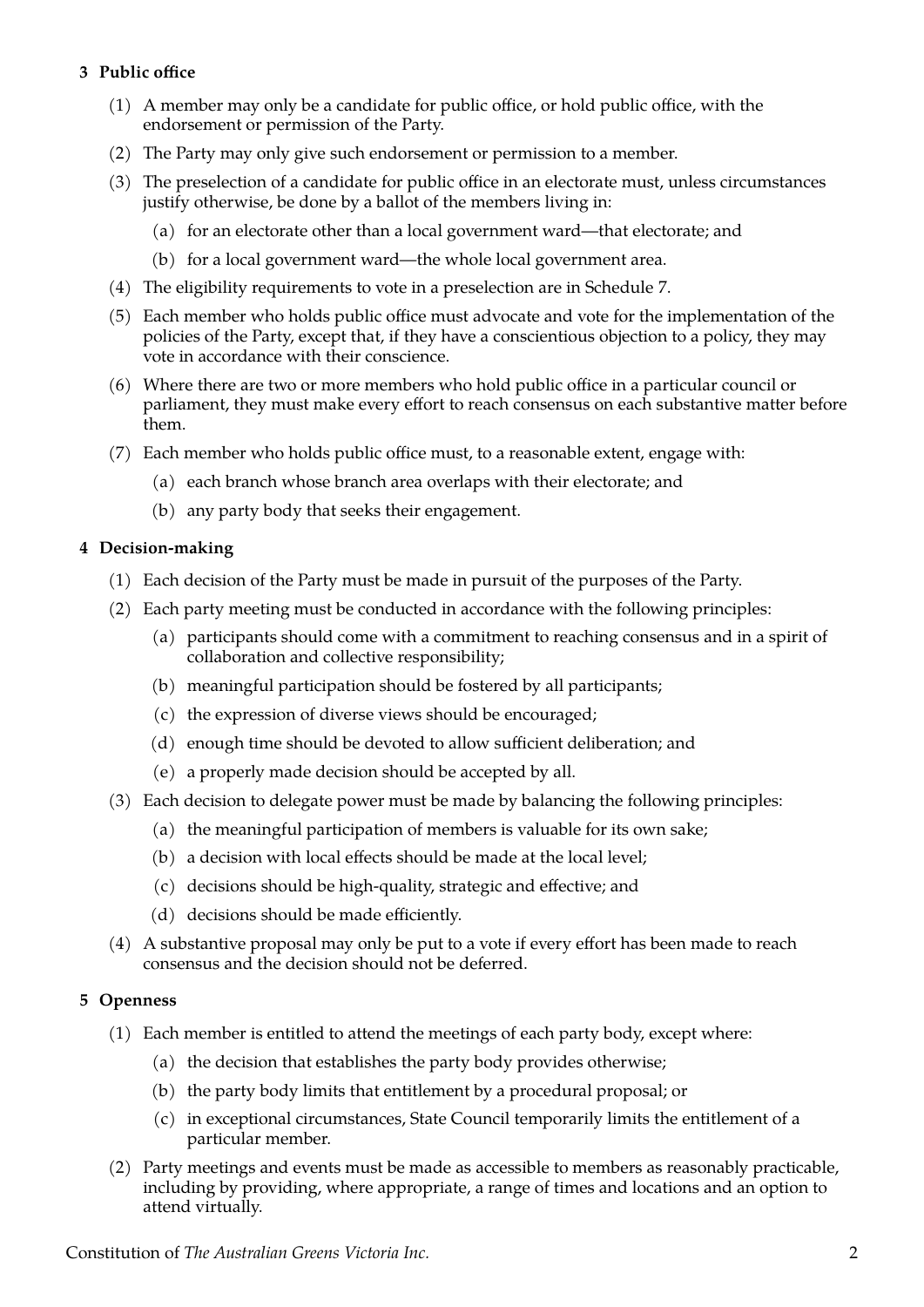- (3) Each member is entitled, to a reasonable extent, to communicate with the whole membership about party matters through party communications and publications.
- (4) At least twice each year, State Council must convene a members' forum, to which each member is invited, at which:
	- (a) it reports on its work and the affairs of the Party;
	- (b) it seeks members' views about important matters, including party governance, the party budget, election campaign strategy, and the Australian Greens;
	- (c) it answers members' questions; and
	- (d) issues raised by members are discussed.

## <span id="page-4-4"></span>**6 Affirmative action**

- (1) The Party must:
	- (a) implement affirmative action to achieve equity for underrepresented groups; and
	- (b) take special measures to increase representation for underrepresented groups across the overall membership of the following groups: State Councillors, members of senior party bodies, candidates for public office and members who hold public office.
- (2) A special measure must not be inconsistent with Schedules [6](#page-21-4) and [7](#page-24-4).

## <span id="page-4-3"></span>**PART 2: BRANCHES**

## <span id="page-4-2"></span>**7 Constitution**

- <span id="page-4-6"></span>(1) State Council may create or dissolve a branch.
- (2) Each branch corresponds with a branch area.
- <span id="page-4-5"></span>(3) State Council may, with the agreement of any affected branches, define a branch area.
- (4) A branch area must:
	- (a) be defined only by geographical boundaries;
	- (b) not overlap with another branch area; and
	- (c) correspond to one or more local government areas, except where exceptional circumstances justify otherwise.

#### <span id="page-4-1"></span>**8 Branch membership**

- (1) Each member is a member of one branch.
- (2) State Council must make the procedure by which a member:
	- (a) upon being admitted as a member, is made a member of a branch; and
	- (b) may be transferred to another branch.
- (3) Each member must be a member of the branch in whose branch area they live or an adjacent branch, unless circumstances justify otherwise.

#### <span id="page-4-0"></span>**9 Responsibilities and powers**

- (1) Each branch is responsible for:
	- (a) providing a forum for its members to discuss politics and party matters;
	- (b) engaging the community that lives within its branch area; and
	- (c) cooperating with other branches and party bodies.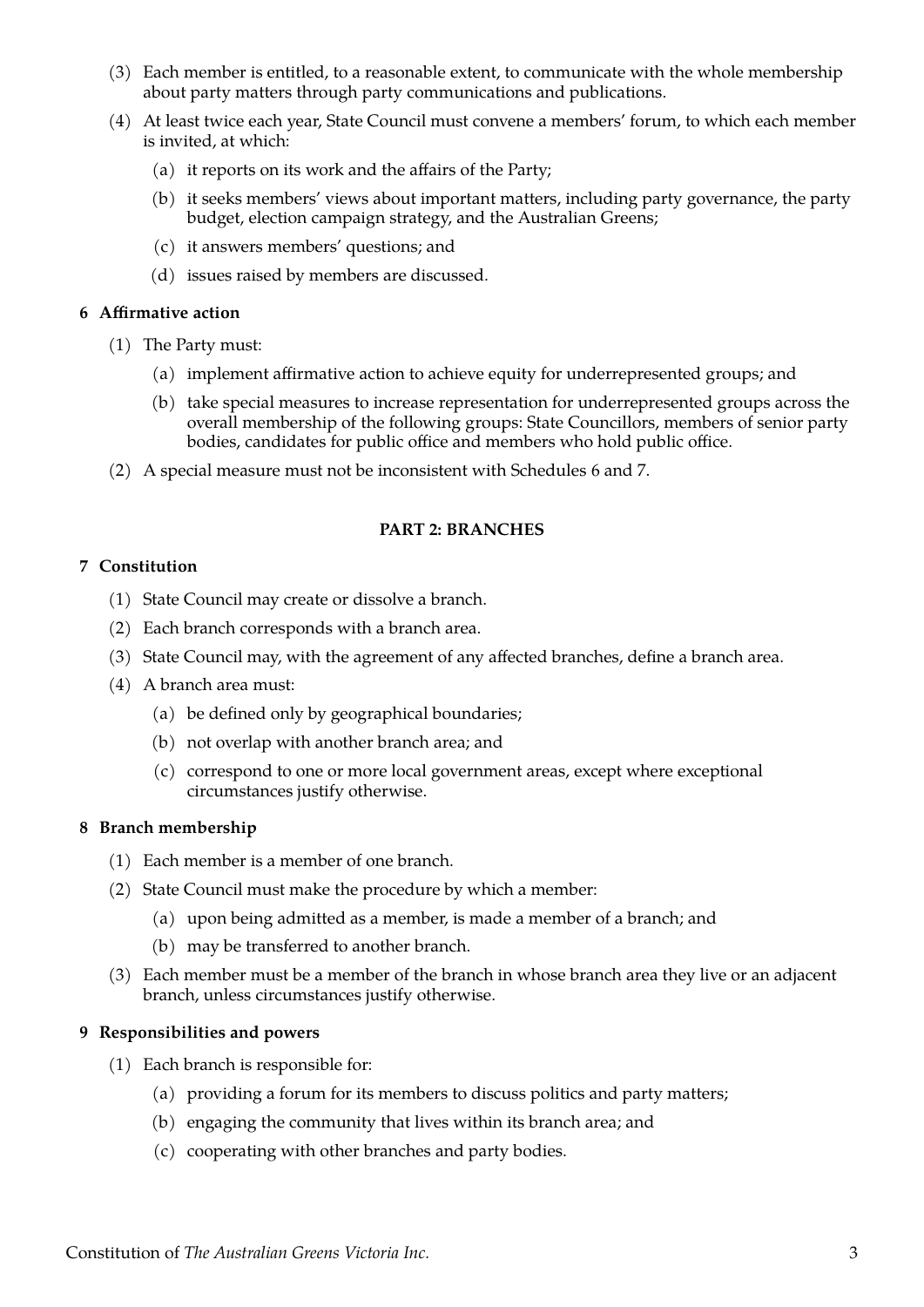- (2) Each branch has:
	- (a) the powers necessary to carry out its responsibilities;
	- (b) the power to make local policies; and
	- (c) any powers delegated to it.
- (3) State Council may temporarily limit the power of a branch to make a public statement.
- (4) A decision of State Council or the Constitutional Votes Committee overrides a decision of a branch to the extent of any inconsistency.

# <span id="page-5-5"></span>**10 Delegation**

- (1) A branch may delegate its power, including this power to delegate, subject to any condition or limitation.
- (2) A branch must not delegate its power to:
	- (a) submit a reconsideration or substantive proposal, or a question, to State Council; or
	- (b) join in submitting a joint branch proposal to State Council.
- (3) State Council may limit a branch's power to delegate.

# <span id="page-5-4"></span>**11 Procedure**

The branch meeting procedure is in Schedule [1](#page-13-6).

# <span id="page-5-3"></span>**12 Branch question to State Council**

- (1) A branch may submit a question about a party matter to State Council.
- <span id="page-5-8"></span>(2) Within 60 days of a question being submitted, State Council must answer it in writing.

# <span id="page-5-2"></span>**13 Branch proposal to State Council**

- (1) A branch may submit to State Council:
	- (a) a reconsideration proposal; or
	- (b) a substantive proposal.
- (2) A reconsideration proposal must be submitted to State Council no later than 60 days after the resolution to which it relates was made.
- <span id="page-5-7"></span>(3) Within 60 days of a proposal being submitted, State Council must:
	- (a) decide whether to pass the proposal; and
	- (b) if the proposal is not passed—explain in writing why it did not pass.

# <span id="page-5-1"></span>**14 Joint branch proposal to State Council**

A joint branch proposal to State Council may be submitted in accordance with Schedule [2](#page-14-4).

# <span id="page-5-0"></span>**15 Members' direct decision-making**

- (1) The members' direct decision-making procedure is in Schedule [3.](#page-15-2)
- (2) A members' meeting substantive proposal or members' plebiscite proposal passed in accordance with Schedule [3](#page-15-2) takes effect as a decision of State Council (*members' resolution*).
- <span id="page-5-6"></span>(3) For one year after a members' resolution is made, it must not be contradicted or undermined, except where State Council decides that:
	- (a) it is illegal, or has involved or will involve the Party in illegality;
	- (b) it will cause the Party to become insolvent or has created or will create a substantial risk that the Party will become insolvent; or
	- (c) exceptional circumstances justify otherwise.

Constitution of *The Australian Greens Victoria Inc.* 4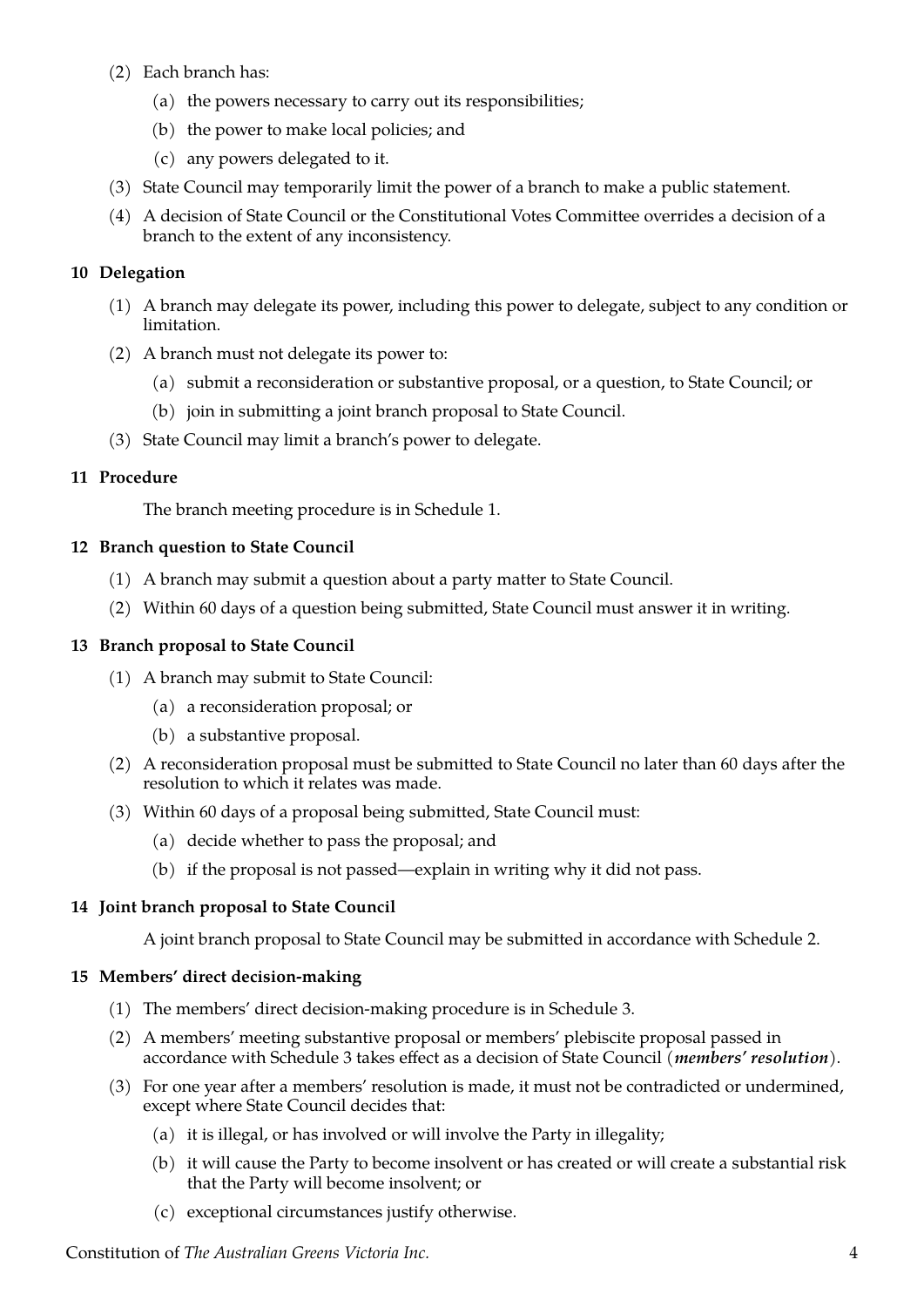## <span id="page-6-6"></span>**16 Suspension**

- <span id="page-6-8"></span>(1) In exceptional circumstances, State Council may suspend a branch for up to 60 days.
- (2) A branch that is suspended may only convene a branch meeting in order to hold an election deliberation session or participate in a members' plebiscite.

## <span id="page-6-5"></span>**PART 3: STATE COUNCIL**

## <span id="page-6-4"></span>**17 Constitution**

State Council is made up of 15 State Councillors.

#### <span id="page-6-3"></span>**18 Responsibilities and powers**

- (1) State Council is responsible for the management of the Party.
- (2) State Council may exercise all of the powers of the Party except those of the Constitutional Votes Committee.
- (3) In carrying out its responsibilities, State Council must:
	- (a) ensure that the Party has a party strategy;
	- (b) establish party offices and party bodies to assist it to implement the strategy;
	- (c) oversee the implementation of the strategy; and
	- (d) report regularly to each member about its work and the affairs of the Party.
- <span id="page-6-7"></span>(4) If a member of the Constitutional Votes Committee is no longer eligible to be appointed to that office, State Council must declare that they are removed from office.
- (5) A decision of the Constitutional Votes Committee overrides a decision of State Council to the extent of any inconsistency.
- (6) Each State Councillor must:
	- (a) become familiar with the Act, this Constitution, the party handbook and the party archive;
	- (b) conscientiously participate in the work of State Council; and
	- (c) give priority to their responsibilities as a State Councillor over any other party responsibilities.

#### <span id="page-6-2"></span>**19 Delegation**

- (1) State Council may delegate its power, including this power to delegate, subject to any condition or limitation.
- (2) State Council must not delegate the powers listed in Schedule [4.](#page-18-0)
- <span id="page-6-9"></span>(3) If State Council considers that the decisions of a party body it has established should be subject to reconsideration proposals, it must give it the status of senior party body.

#### <span id="page-6-1"></span>**20 Procedure**

The State Council meeting procedure is in Schedule [5.](#page-19-5)

#### <span id="page-6-0"></span>**21 Election**

- (1) State Councillors are elected under the procedure in Schedule [6](#page-21-4).
- <span id="page-6-10"></span>(2) The eligibility requirements to vote in a State Council election are in Schedule [7](#page-24-4).
- (3) The eligibility requirements for election as a State Councillor are in Schedule [7](#page-24-4).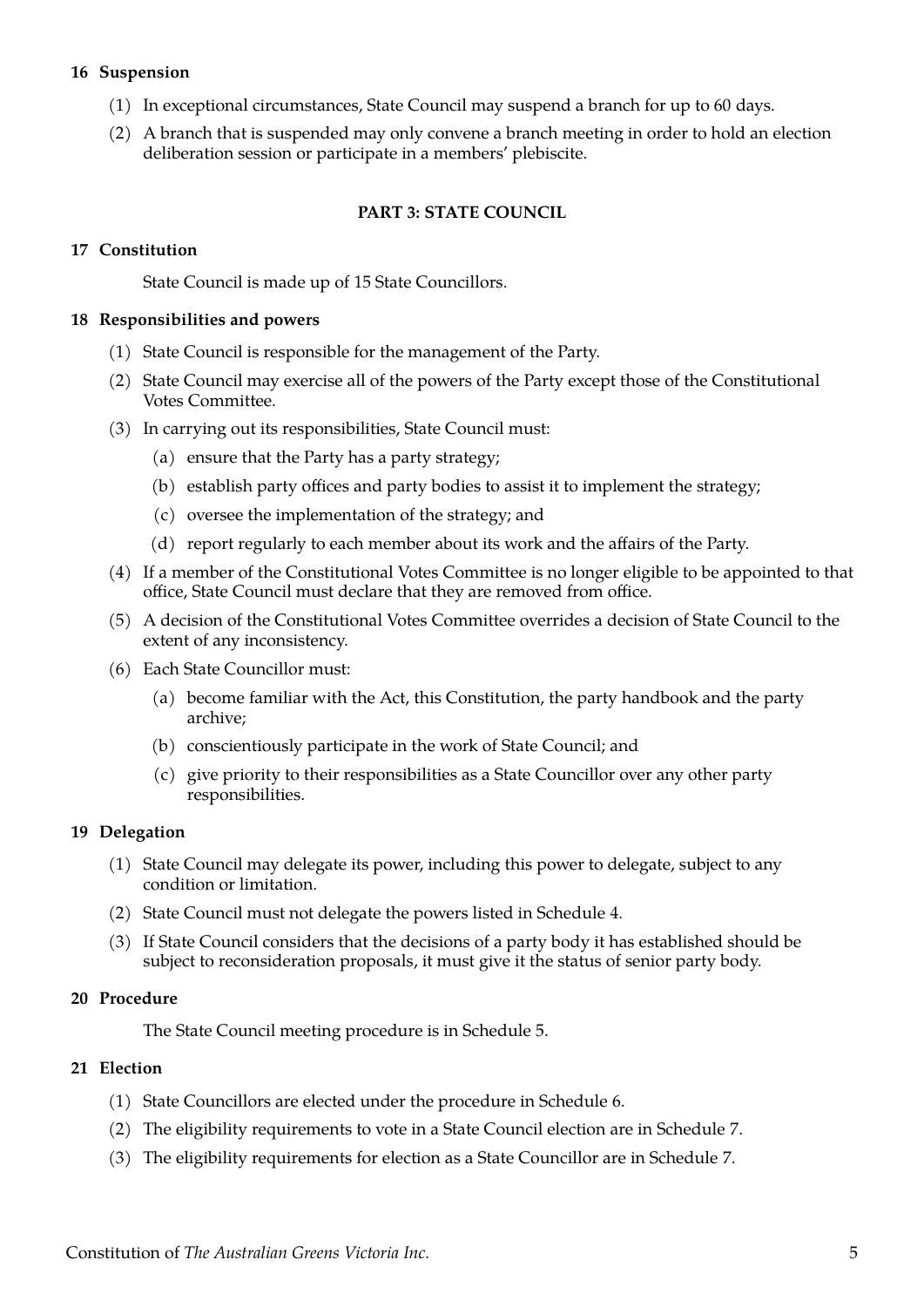# <span id="page-7-4"></span>**22 Vacation of office**

- (1) A State Councillor ceases to hold office if:
	- (a) they resign by giving written notice to State Council;
	- (b) the date specified in a notice under subclause [\(2\)](#page-7-6) has arrived;
	- (c) they are removed from office under subclause  $(4)$ ;
	- (d) they are removed from office under clause [25\(5\)](#page-8-4); or
	- (e) they are removed from office by special resolution.
- <span id="page-7-6"></span>(2) A State Councillor may resign with effect on a specified date by giving written notice to State Council.
- (3) Such notice must not be withdrawn.
- <span id="page-7-5"></span>(4) State Council may provide, in relation to subsequent State Council meetings only, that State Councillors are removed from office if they fail to attend a specified number of State Council meetings within a specified period.
- (5) A State Councillor is not regarded as failing to attend a State Council meeting if:
	- (a) State Council has given them leave not to attend; or
	- (b) they have appointed a proxy to attend on their behalf.

# <span id="page-7-3"></span>**PART 4: CONSTITUTIONAL VOTES COMMITTEE**

## <span id="page-7-2"></span>**23 Definition**

In this Part:

- (a) *Committee* means the Constitutional Votes Committee; and
- (b) *constitutional vote period* means the period:
	- (i) in the case of a State Council election—beginning at the opening of the nomination period and ending 30 days after the results are declared; and
	- (ii) in the case of a members' plebiscite—beginning when the resolution to initiate the plebiscite is made and ending 30 days after the results are declared or when the plebiscite is terminated.

#### <span id="page-7-1"></span>**24 Constitution**

The Committee is made up of three members.

#### <span id="page-7-0"></span>**25 Responsibilities and powers**

- (1) The Committee is responsible for impartially conducting each:
	- (a) State Council election; and
	- (b) members' plebiscite.
- (2) The Committee has the powers necessary to carry out its responsibilities.
- (3) The Committee may:
	- (a) assist branches to understand how to make a joint branch proposal;
	- (b) make information and statistics about State Council elections and members' plebiscites available to members;
	- (c) request the assistance of any person or party body; and
	- (d) permit a member who is incapable of attending party meetings generally to vote in a State Council election even though they have not attended an election deliberation session.

Constitution of *The Australian Greens Victoria Inc.* 6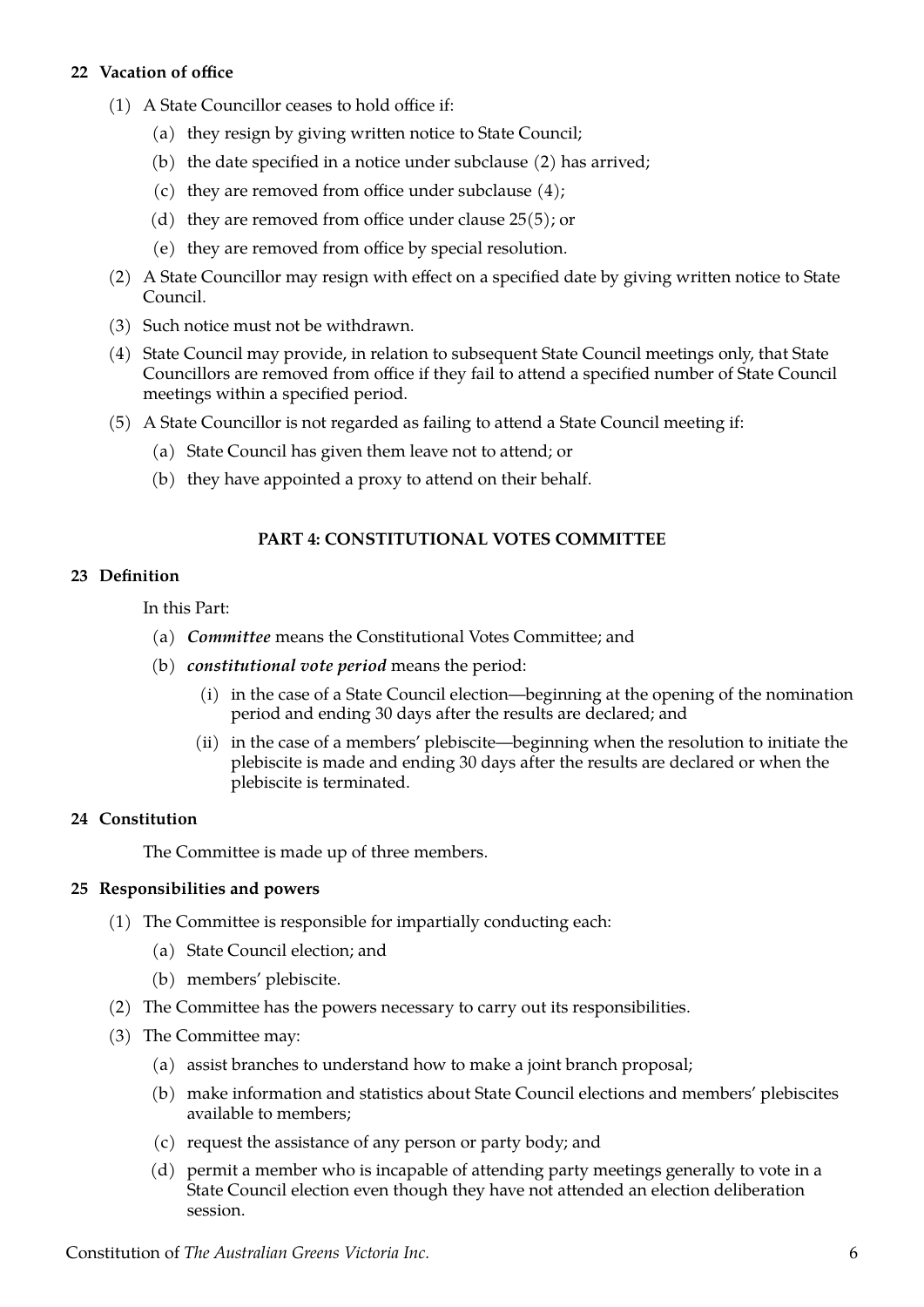- (4) If, during the associated constitutional vote period, the Committee decides that a State Council election or members' plebiscite has been or was unacceptably compromised, it must take remedial action, including by:
	- (a) winding it back to any point;
	- (b) terminating it;
	- (c) conducting a recount; and
	- (d) amending or declaring void its results.
- <span id="page-8-4"></span>(5) If a State Councillor is no longer eligible to be elected to that office, the Committee must declare that they are removed from office.
- (6) The Committee, and each member of the Committee in that capacity, must not:
	- (a) take direction from any person or party body; nor
	- (b) be offered, accept, or have imposed upon it or them, further duties.
- (7) Each member of the Committee must give priority to their responsibilities as a member of the Committee over any other party responsibilities.

# <span id="page-8-3"></span>**26 Delegation**

- (1) The Committee may delegate its power, except this power to delegate, subject to any condition or limitation, to a member of the Committee.
- (2) The Committee must not delegate its power to:
	- (a) declare a State Councillor removed from office; or
	- (b) make election rules.

# <span id="page-8-2"></span>**27 Procedure**

The Committee must make its own procedure.

# <span id="page-8-1"></span>**28 Appointment**

- <span id="page-8-5"></span>(1) State Council may, outside of a constitutional vote period, appoint a member to replace a member of the Committee.
- <span id="page-8-7"></span>(2) State Council must appoint a member to fill a vacancy on the Committee as soon as possible.
- (3) Subclause [\(4\)](#page-8-6) applies if:
	- (a) there are no members of the Committee; and
	- (b) either:
		- (i) that has been the case for 30 days; or
		- (ii) more than 10 offices of State Councillor are vacant.
- <span id="page-8-6"></span>(4) If this subclause applies, the most senior party employee must:
	- (a) within 30 days, make every effort to appoint to the Committee a member who has previously been a member of the Committee; and
	- (b) failing that—appoint themselves to the Committee for a period of 90 days.
- <span id="page-8-8"></span>(5) The eligibility requirements for appointment as a member of the Committee are in Schedule [7](#page-24-4).

# <span id="page-8-0"></span>**29 Vacation of office**

A member of the Committee ceases to hold office if:

- (a) they resign by giving written notice to State Council;
- (b) they are replaced under clause  $28(1)$ ; or
- (c) they are removed from office under clause  $18(4)$ .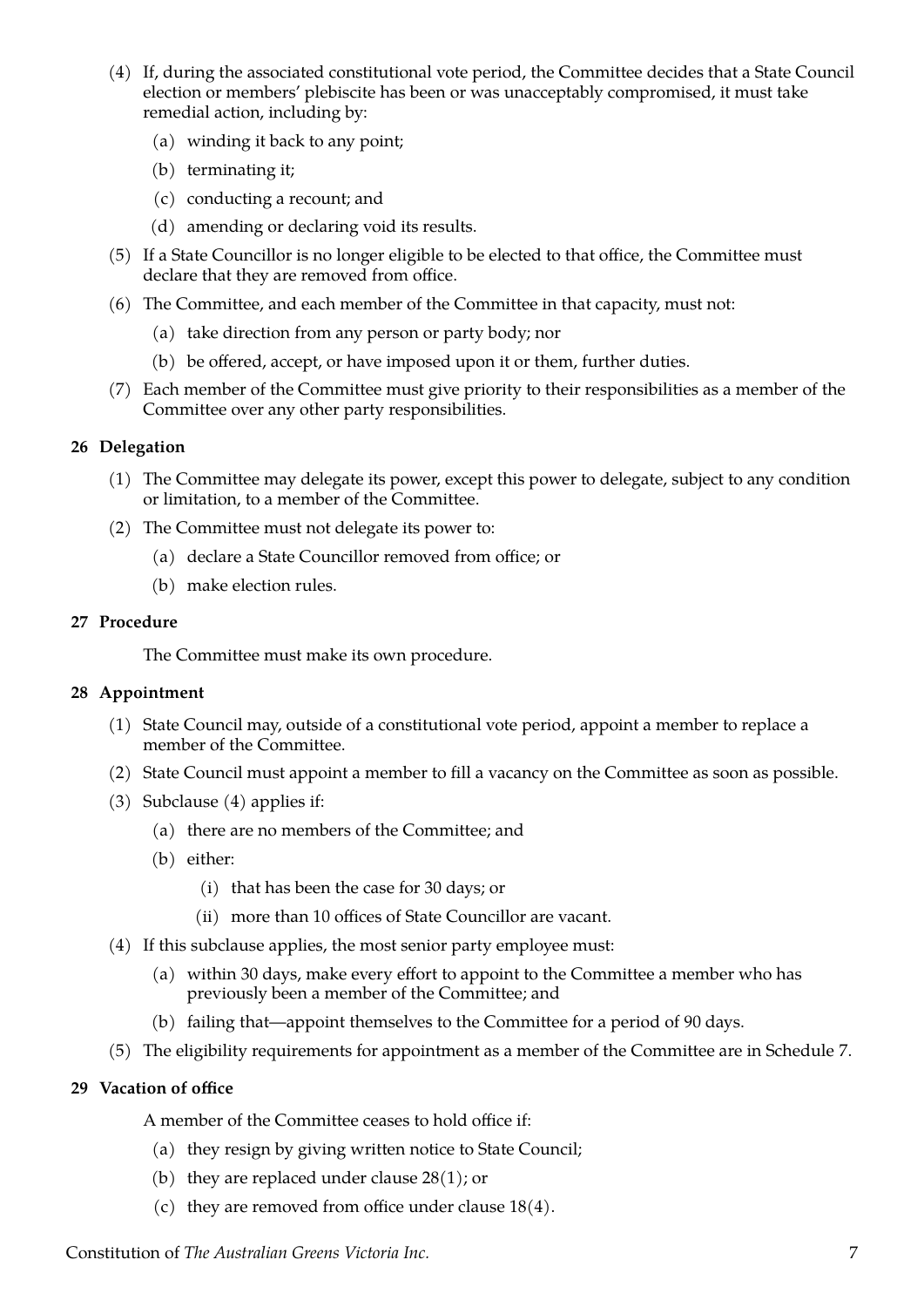# <span id="page-9-7"></span>**PART 5: MEMBERSHIP**

# <span id="page-9-6"></span>**30 Becoming a member**

- (1) The eligibility requirements for admission to membership are in Schedule [7](#page-24-4).
- (2) State Council must make the procedure for:
	- (a) applying for membership; and
	- (b) admitting an applicant as a member.

# <span id="page-9-5"></span>**31 Ending membership**

A person ceases to be a member if:

- (a) they resign by giving written notice to State Council;
- (b) they fail to pay their membership fee by the end of the second month after it was due; or
- (c) they are expelled.

# <span id="page-9-4"></span>**32 Membership fees**

- (1) State Council must decide the amount of, and may decide any other matter about, the membership fee to be paid annually by each member.
- (2) No membership fee may be set at or reduced to less than one dollar.
- <span id="page-9-8"></span>(3) A member must not pay, or cause to be paid, the membership fee of more than one other person in any calendar year.
- (4) State Council may declare void the membership of any person whose membership fee was paid in breach of subclause [\(3\).](#page-9-8)

## <span id="page-9-3"></span>**33 Grievance procedure**

State Council must make the procedure for dealing with any dispute under this Constitution between a member and another member or the Party (*grievance procedure*).

## <span id="page-9-2"></span>**34 Disciplinary action**

- <span id="page-9-11"></span>(1) In this Constitution, *disciplinary action* means:
	- (a) a member is suspended for a specified period; or
	- (b) a member is expelled.
- <span id="page-9-10"></span>(2) State Council must make the procedure under which disciplinary action may be taken (*disciplinary procedure*).
- (3) A member found to have simultaneously been a member of a political party that is not a Greens party must be expelled.
- <span id="page-9-9"></span>(4) Only State Council may take disciplinary action against a State Councillor or member who holds public office.

# <span id="page-9-1"></span>**PART 6: DOCUMENTATION**

# <span id="page-9-0"></span>**35 Minutes of meetings**

- (1) The following party bodies must keep minutes of their meetings:
	- (a) State Council, senior party bodies and branches;
	- (b) those that may approve the expenditure of money; and
	- (c) others as decided by State Council.
- (2) Those party bodies, other than State Council, must give their minutes to State Council.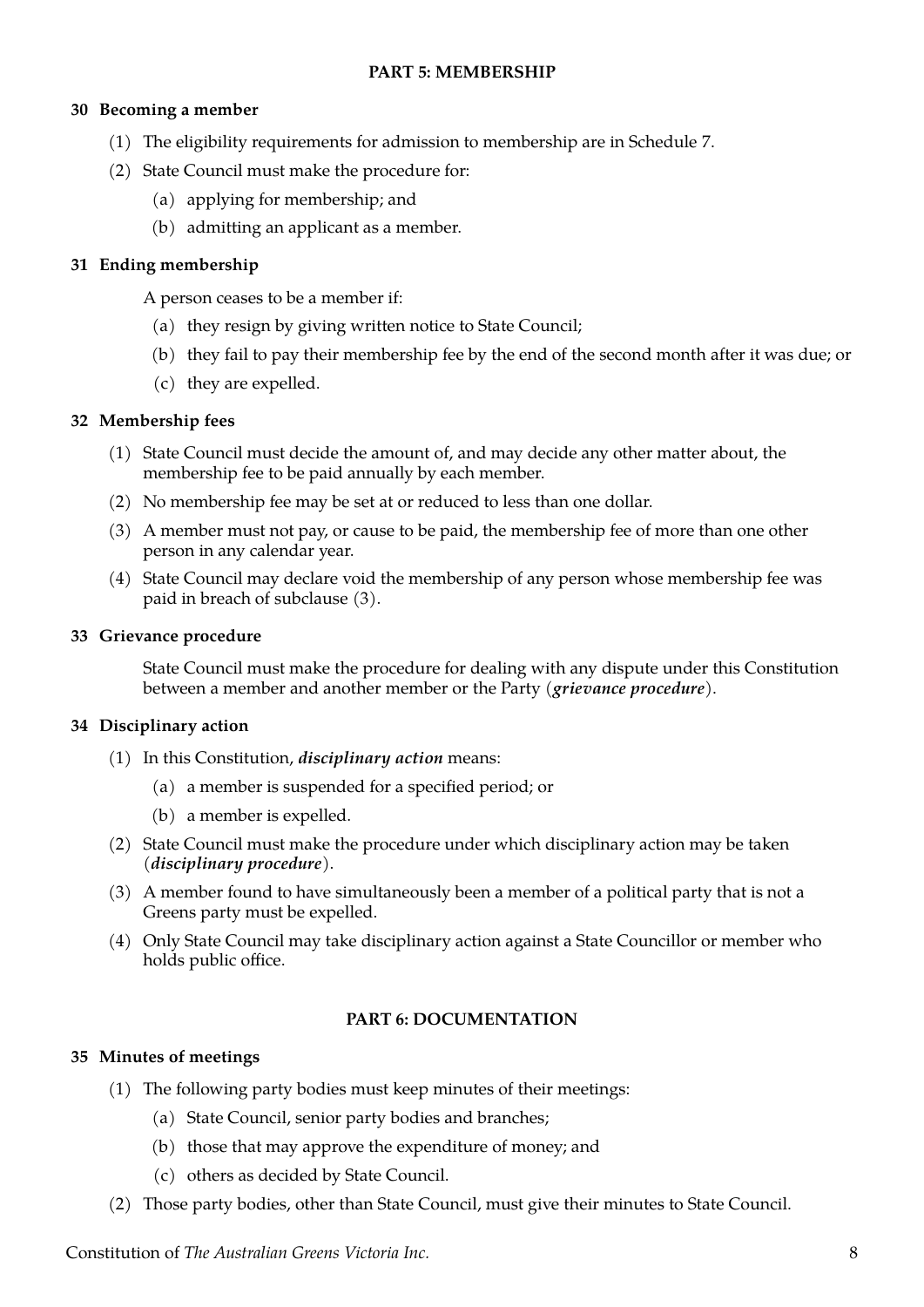- (3) The minutes of State Council and senior party bodies must:
	- (a) for each substantive proposal passed by consensus—record which members of the party body were in attendance when the proposal was passed;
	- (b) for each substantive proposal put to a vote—record how each member voted and who, if anyone, abstained from voting;
	- (c) enable a member to understand why each substantive resolution was made; and
	- (d) be made within 10 days of the meeting.
- (4) The minutes of State Council must include new:
	- (a) questions received and answers given under clause [12](#page-5-3);
	- (b) proposals received and explanations given under clause [13](#page-5-2) and Schedule [2](#page-14-4), item [3](#page-14-1).

## <span id="page-10-2"></span>**36 Availability of minutes**

- (1) State Council must make the minutes of each of its meetings and the meetings of senior party bodies available to members.
- (2) Such minutes may be redacted.
- (3) A redaction, including its expiry note, may be made, amended or removed by:
	- (a) for all minutes—State Council; and
	- (b) for the minutes of a senior party body—the senior party body.
- (4) Each redaction must be accompanied by a note (*expiry note*) that specifies the party body that made or amended the redaction, and that the redaction:
	- (a) expires on a certain date;
	- (b) expires on the occurrence of a certain event; or
	- (c) does not expire.

#### <span id="page-10-1"></span>**37 Handbook**

- (1) State Council must keep a handbook (*party handbook*) that clearly sets out the information necessary for a member to understand the internal organisation and operation of the Party, including a list of party offices and the members who hold them, and the members of each party body.
- (2) State Council must make the party handbook available to members.
- (3) If a member gives written notice to State Council that their name must not appear in the party handbook in the list of the members of a party body other than State Council, the party handbook must be amended accordingly.

#### <span id="page-10-0"></span>**38 Archive**

- (1) State Council must keep an archive (*party archive*) of important party information and documentation.
- (2) State Council may make the party archive available to a member subject to any condition or limitation.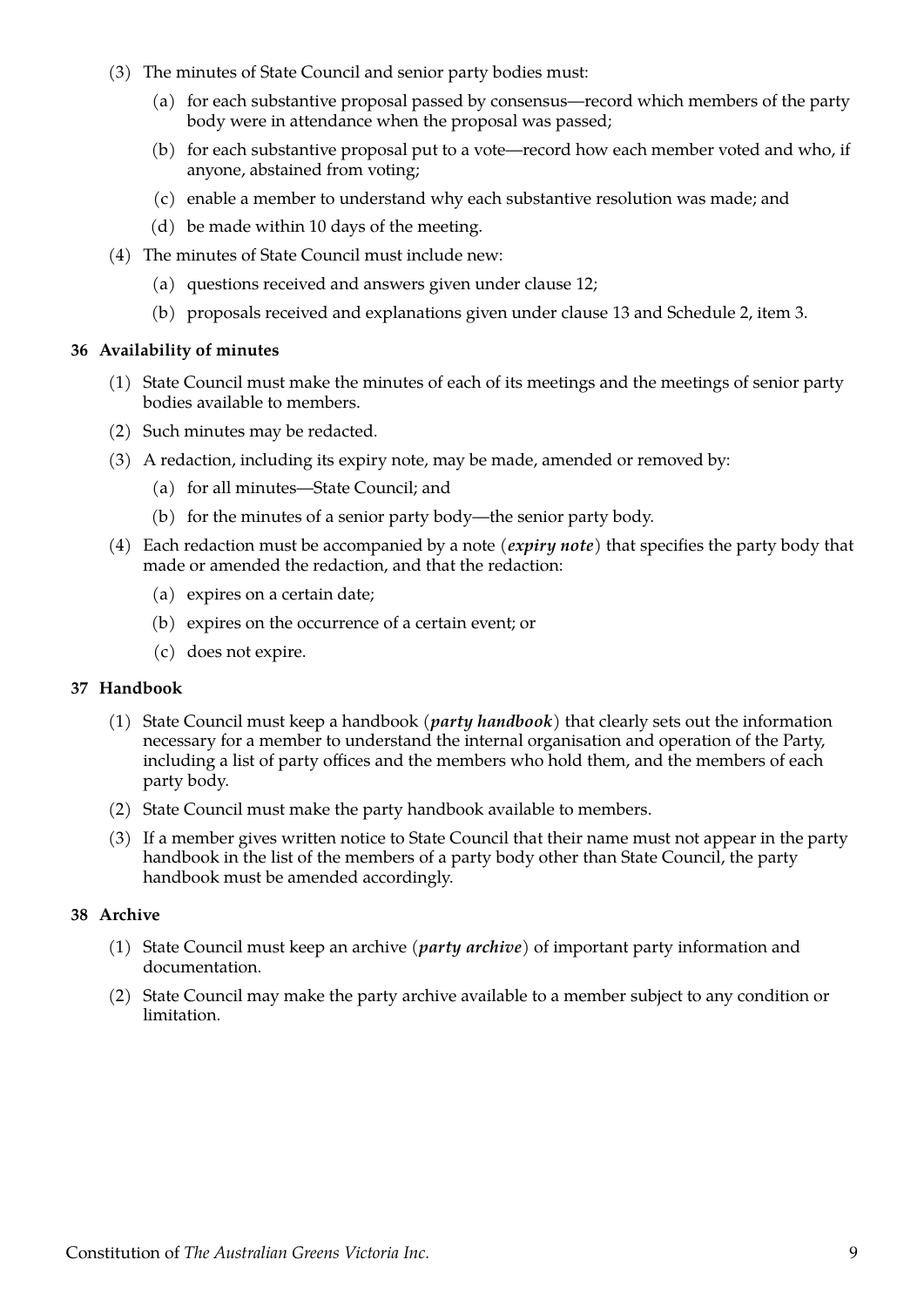# <span id="page-11-2"></span>**PART 7: OTHER MATTERS**

# <span id="page-11-1"></span>**39 General meetings**

- (1) State Council:
	- (a) may convene a general meeting;
	- (b) must convene a general meeting within 50 days if:
		- (i) three branches, by resolutions made within 30 days, call for one; and
		- (ii) notice has not already been given of a general meeting to be convened in the next 50 days; and
	- (c) must convene an annual general meeting in accordance with the Act.
- (2) State Council must decide the way that notice of general meetings and proposed special resolutions must be given.
- (3) State Council must give each member at least 28 days' written notice of a general meeting.
- (4) Notice of a proposed special resolution must be given in accordance with the Act.
- <span id="page-11-3"></span>(5) At least 21 days before an annual general meeting, State Council must give each member:
	- (a) the audited financial statements and the report of the audit of those statements;
	- (b) an annual report on:
		- (i) its work and the affairs of the Party;
		- (ii) the diversity of the Party generally, and of State Councillors, members of senior party bodies, candidates for public office and members who hold public office; and
		- (iii) the implementation and effect of any special measures the Party has taken; and
	- (c) written notice of any proposed special resolution it has received from a member.
- (6) State Council must make the procedure for general meetings.
- (7) The quorum for a general meeting is 50.
- (8) Each member is entitled to attend, and speak and vote at, each general meeting.
- (9) At an annual general meeting, State Council must report on its work and the affairs of the Party and answer members' questions.
- (10) The only resolutions that a general meeting may make are:
	- (a) special resolutions; and
	- (b) formal, procedural, ceremonial and like resolutions.
- <span id="page-11-4"></span>(11) A proposed special resolution is passed if at least:
	- (a) 100 members vote; and
	- (b) 75% of the members voting at the meeting vote in favour.
- (12) Proxy voting at a general meeting is not allowed.
- (13) State Council must:
	- (a) keep minutes of each general meeting; and
	- (b) make those minutes, the documents listed in subclause [\(5\),](#page-11-3) and any other written reports presented to the meeting available to members.

# <span id="page-11-0"></span>**40 Miscellany**

- <span id="page-11-5"></span>(1) The name of the incorporated association is 'The Australian Greens Victoria Incorporated'.
- (2) This Constitution constitutes the rules of the Party.
- (3) The financial year of the Party is the year ending on 30 June.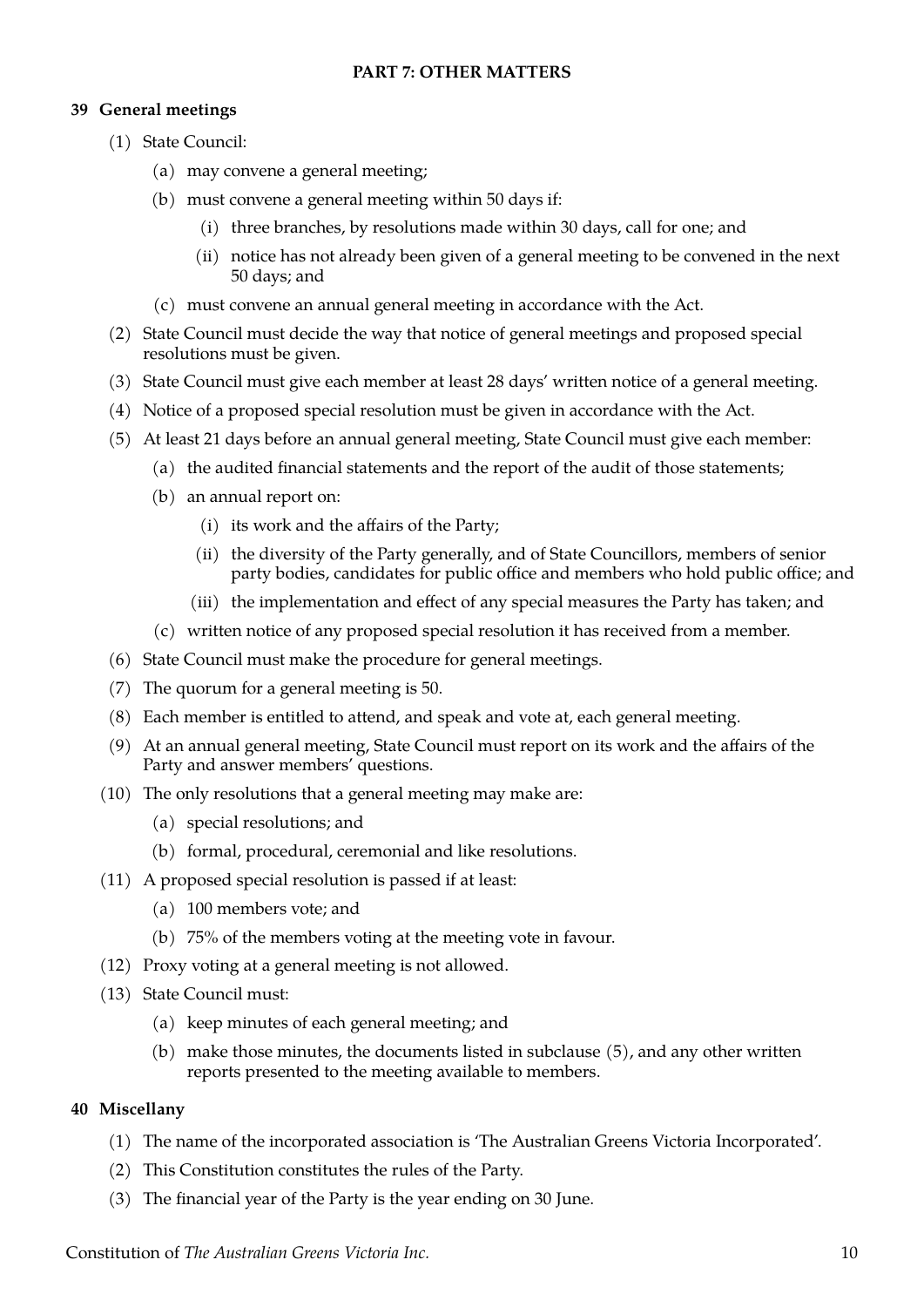- (4) When calculating a period of days under this Constitution, the period from 24 December to 9 January is excluded.
- (5) The Party does not have a common seal.
- (6) The rights, obligations and liabilities of members are those set out in this Constitution and in the Act.
- (7) State Council must:
	- (a) arrange for the safe custody of, and provide for members to have access to and obtain copies of, the records, securities and other documents of the Party;
	- (b) decide the sources of party funding, how such funds must be managed, how the Party issues cheques, and how any surplus party assets must be distributed upon the winding up or dissolution of the Party;
	- (c) decide which member or holder of a party office serves in each of the various offices required by the *Commonwealth Electoral Act 1918* (Cth) and *Electoral Act 2002*; and
	- (d) decide which member or holder of a party office serves as each of 'Convenor of a Member Body' and 'State Secretary' in respect of the Party for the purposes of the provisions of the National Constitution.
- <span id="page-12-0"></span>(8) State Council:
	- (a) must appoint a person who is eligible under the Act and who is not a State Councillor to be the Secretary of the Association; and
	- (b) may replace the Secretary of the Association.
- (9) The Party must not execute a contract or other document pursuant to section  $38(1)$  of the Act unless State Council decides that it may do so.
- (10) State Council's interpretation of this Constitution is binding on every member, holder of a party office and party body except the Constitutional Votes Committee and each member of the Committee in that capacity.
- (11) This Constitution may be altered in accordance with the Act.
- (12) The Charter must be appended to this Constitution when it is published.

 $\sim$   $\sim$   $\sim$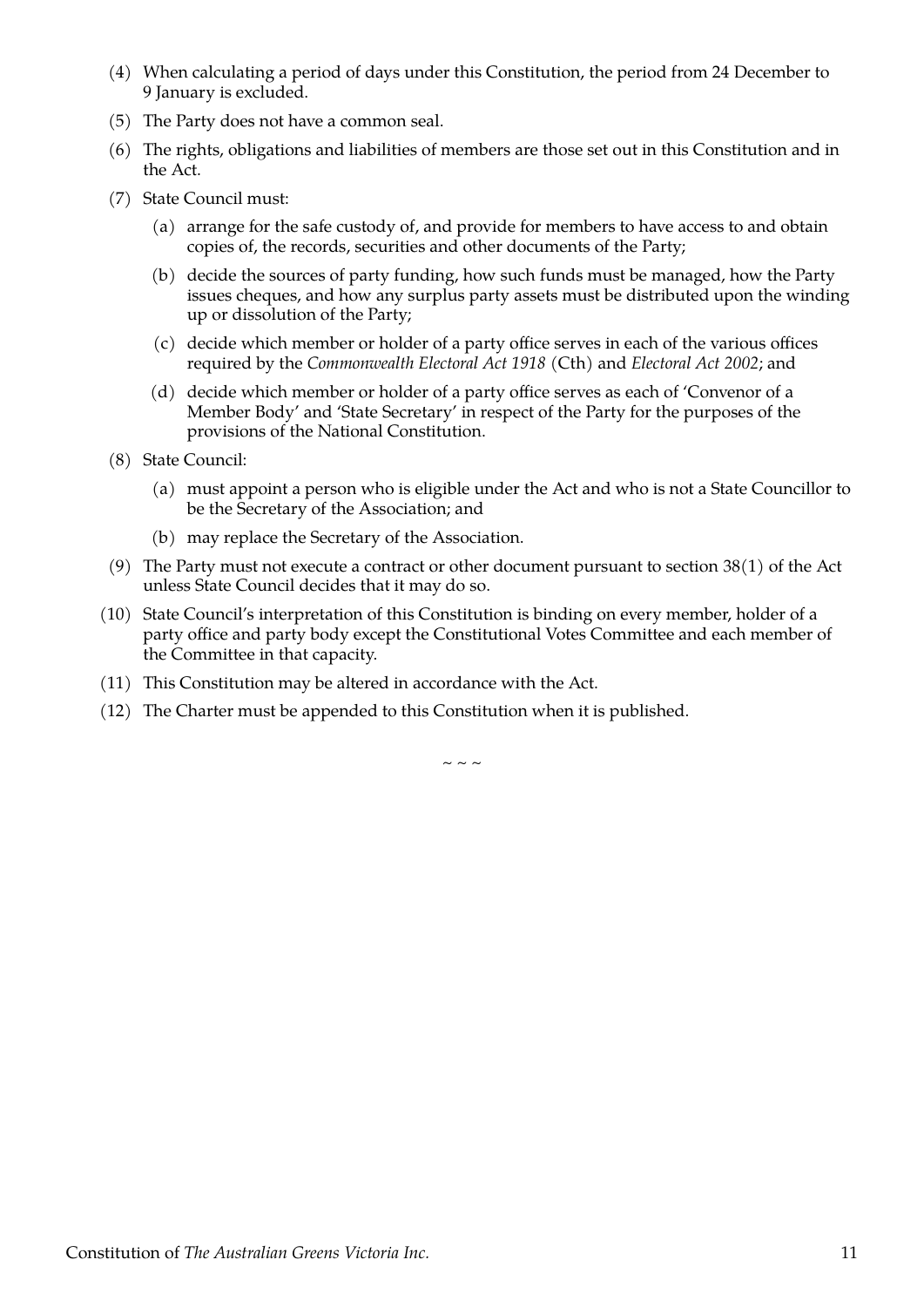# <span id="page-13-6"></span>**SCHEDULE 1: BRANCH MEETING PROCEDURE**

## <span id="page-13-5"></span>**1 Convening**

A branch meeting may be convened:

- (a) in accordance with any procedure made under item [6](#page-13-0);
- (b) in the absence or failure of any such procedure—in accordance with any procedure made by State Council; and
- (c) in exceptional circumstances—by State Council.

#### <span id="page-13-4"></span>**2 Notice**

Branch members must be given adequate notice of each meeting.

## <span id="page-13-3"></span>**3 Quorum**

- (1) The quorum for a branch meeting is:
	- (a) for branches with 15 or more members—six branch members; and
	- (b) for other branches—four branch members.
- (2) There is no quorum for an election deliberation session or part of a meeting at which a members' plebiscite is being considered or voted on.

## <span id="page-13-2"></span>**4 Proceedings**

- (1) A branch meeting must comply with the requirements in clause [4.](#page-3-1)
- (2) A branch meeting must decide its own agenda.
- (3) The types of proposal that may be put to a branch meeting are:
	- (a) a procedural proposal; and
	- (b) a substantive proposal.
- (4) A proposal that is put to a vote is passed if it meets the following requirements:

| <b>Type</b>          | Requirements                                                                                       |
|----------------------|----------------------------------------------------------------------------------------------------|
| Procedural proposal  | A majority of branch members in attendance who vote on the<br>proposal vote in favour              |
| Substantive proposal | At least two thirds of the branch members in attendance who<br>vote on the proposal vote in favour |

## <span id="page-13-1"></span>**5 Proxies**

Proxy voting at branch meetings is not allowed.

#### <span id="page-13-0"></span>**6 Additional procedures**

- (1) A branch may, by a substantive proposal, make additional meeting procedures that are consistent with these procedures.
- (2) State Council may revoke such procedures in exceptional circumstances.

 $\sim$  ~ ~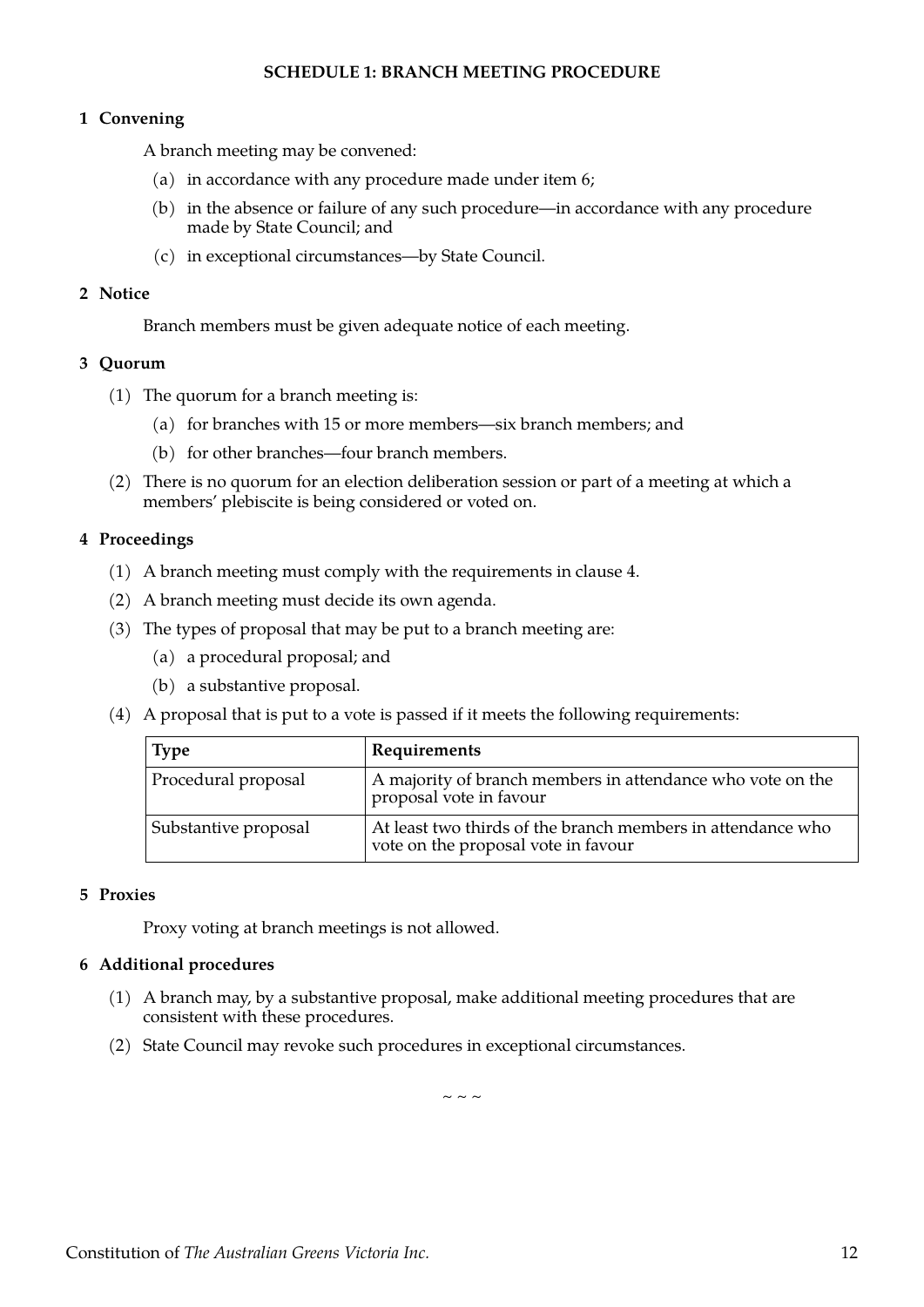# <span id="page-14-4"></span>**SCHEDULE 2: JOINT BRANCH PROPOSAL TO STATE COUNCIL**

# <span id="page-14-3"></span>**1 Submitting**

- (1) A joint branch proposal may be submitted to State Council (*joint branch proposal*).
- (2) A joint branch proposal is made up of identical resolutions of three branches (*moving branches*) made within 60 days, in which at least 30 members participated, that set out:
	- (a) a proposal permitted by item  $2(1)$ ; and
	- (b) an issue permitted by item [2\(3\)](#page-14-5) that the proposal seeks to address (*issue*).
- (3) Each moving branch must appoint one of its members to represent it in respect of the joint branch proposal (*branch delegate*) and may at any time replace them.

# <span id="page-14-2"></span>**2 Permitted proposals and issues**

- <span id="page-14-6"></span>(1) A proposal is permitted if (*permitted proposal*):
	- (a) it is within the power of State Council; and
	- (b) it is not prohibited.
- (2) A proposal is prohibited if:
	- (a) it involves the exercise of a power that State Council must not delegate;
	- (b) it makes or resolves not to make a decision in respect of:
		- (i) disciplinary action or a dispute under the grievance procedure;
		- (ii) amending the disciplinary procedure or the grievance procedure;
		- (iii) employment by the Party; or
		- (iv) appointment to or removal from a party office or party body; or
	- (c) it relates to:
		- (i) the Party's interest in real property;
		- (ii) loans given or taken by the Party; or
		- (iii) legal proceedings or anticipated legal proceedings.
- <span id="page-14-5"></span>(3) An issue is permitted if it is not the same or substantially similar to an issue that, in the last year, was considered by a members' meeting.

#### <span id="page-14-1"></span>**3 State Council decision**

Within 30 days of a joint branch proposal being submitted, State Council must:

- (a) decide whether to pass the proposal; and
- (b) if the proposal is not passed—explain in writing why it did not pass.

# <span id="page-14-0"></span>**4 Branch delegates' decision**

If State Council decides not to pass a joint branch proposal, the three branch delegates may, within 30 days, by unanimous agreement, call for a members' meeting by written notice given to State Council.

 $\sim$  ~ ~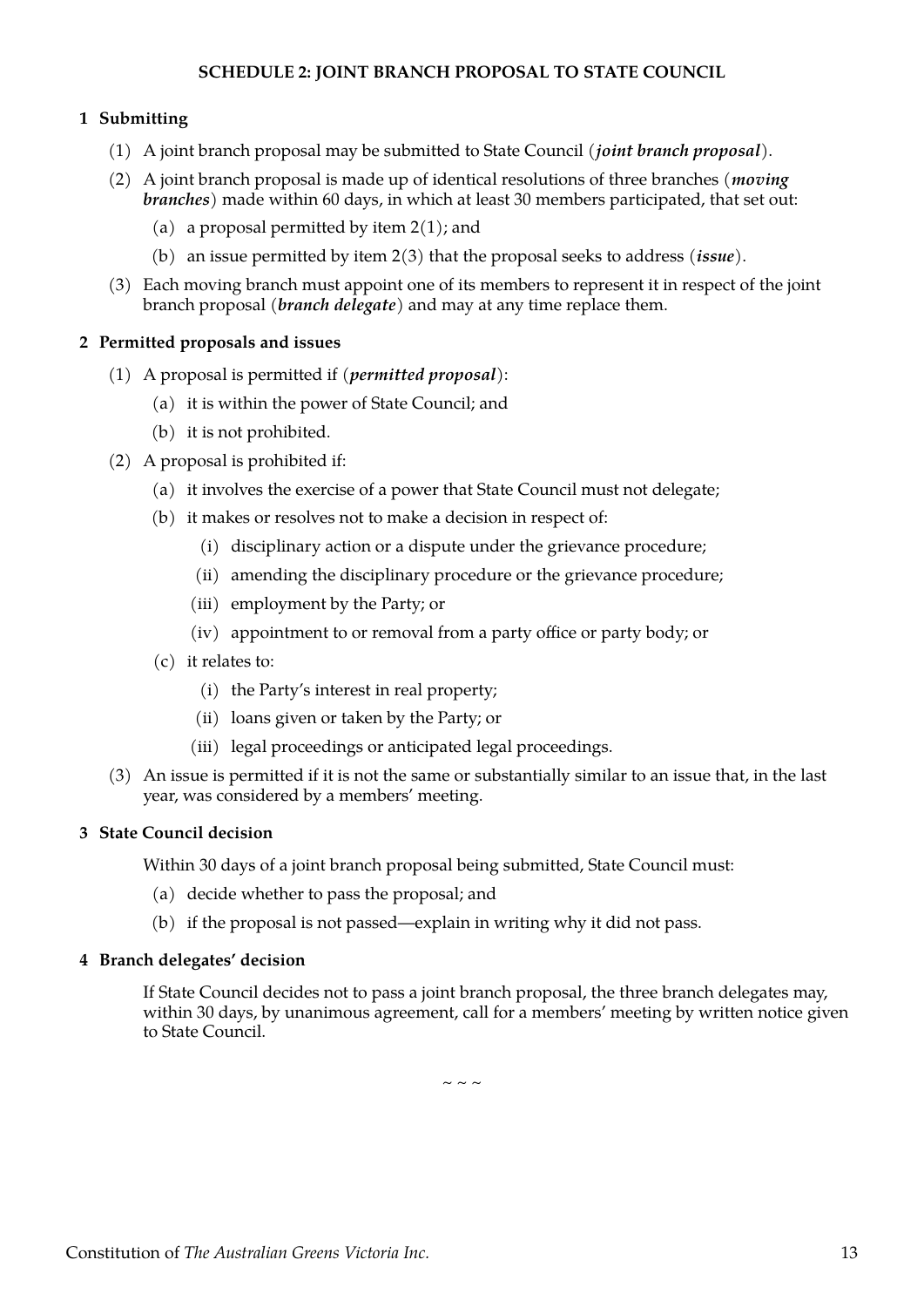## <span id="page-15-2"></span>**SCHEDULE 3: MEMBERS' DIRECT DECISION-MAKING**

## <span id="page-15-1"></span>**1 Definitions**

In this Schedule:

- (a) *branch delegate* has the meaning given in Schedule [2;](#page-14-4)
- (b) *Committee* means the Constitutional Votes Committee;
- (c) *issue* has the meaning given in Schedule [2;](#page-14-4)
- (d) *joint branch proposal* has the meaning given in Schedule [2](#page-14-4);
- (e) *meeting* means members' meeting;
- (f) *permitted proposal* has the meaning given in Schedule [2;](#page-14-4) and
- (g) *plebiscite* means members' plebiscite.

#### <span id="page-15-0"></span>**2 Members' meeting**

- (1) The purpose of a meeting is to:
	- (a) consider the joint branch proposal and the issue; and
	- (b) reach consensus.
- (2) If a meeting is called for, State Council must convene one within 14 days.
- (3) State Council must give each member at least five days' written notice of a meeting.
- (4) The quorum for a meeting is 50 members.
- (5) If a quorum is not present within 30 minutes after the set start time of a meeting:
	- (a) the meeting is cancelled; and
	- (b) in the case of a meeting called for under Schedule [2,](#page-14-4) item [4](#page-14-0)—State Council must convene another one within 14 days.
- (6) No meeting may be convened later than six weeks after the first quorate meeting.
- (7) The types of proposal that may be put to a meeting are:
	- (a) a procedural proposal;
	- (b) a proposal to call for another meeting;
	- (c) a proposal to end the meeting and not call for another;
	- (d) a proposal to make a non-binding resolution;
	- (e) a proposal to initiate a plebiscite on a permitted proposal about the issue; and
	- (f) a permitted proposal about the issue (*members' meeting substantive proposal*).
- <span id="page-15-4"></span><span id="page-15-3"></span>(8) A proposal under sub-item  $(7)(e)$  or [\(f\)](#page-15-3) may only be passed by consensus if at least 67 members are in attendance.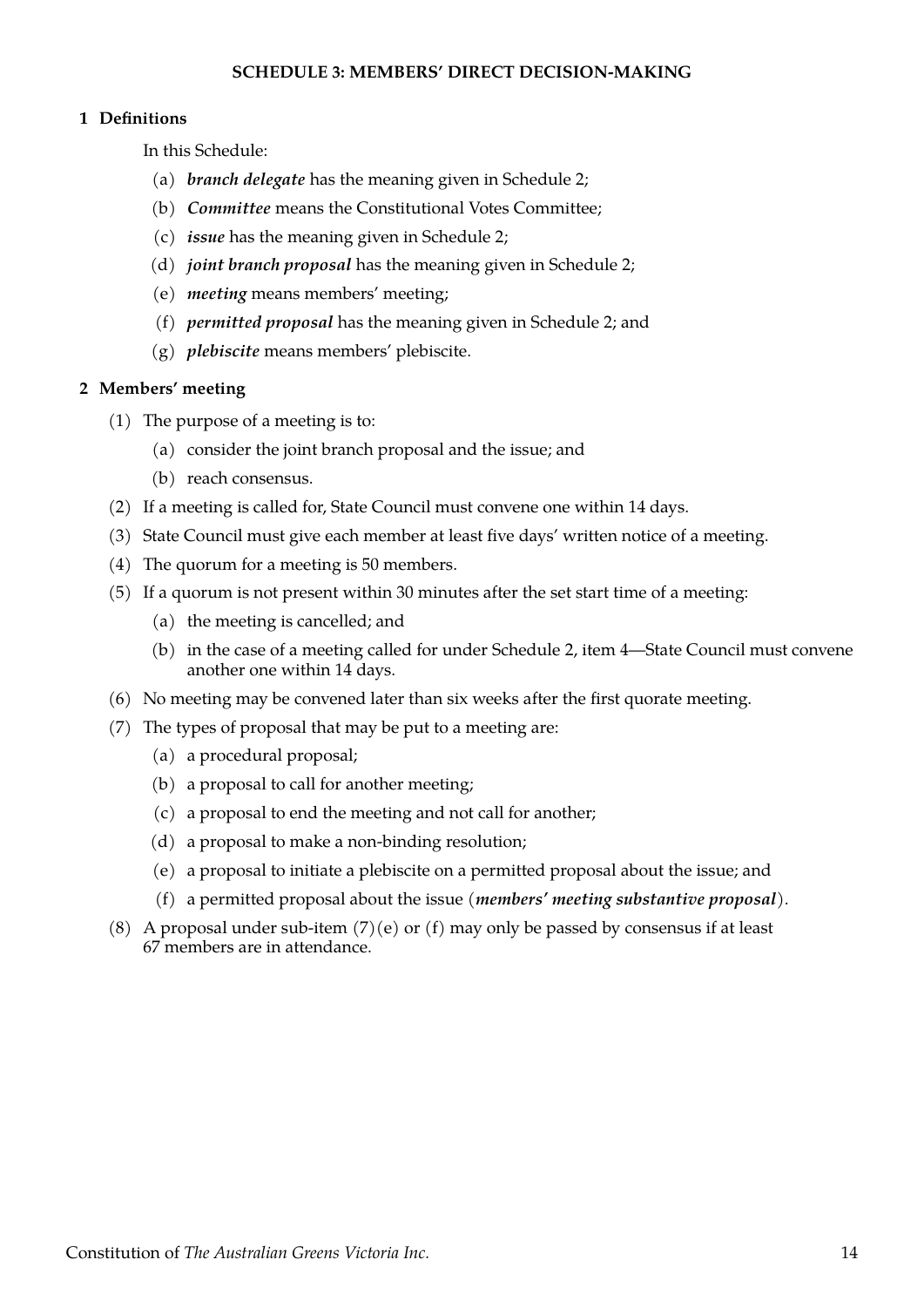(9) A proposal that is put to a vote is passed if it meets the following requirements:

| <b>Type</b>                                             | Requirements                                                                                                             |  |
|---------------------------------------------------------|--------------------------------------------------------------------------------------------------------------------------|--|
| Procedural proposal                                     | A majority of members in attendance who<br>vote on the proposal vote in favour                                           |  |
| Proposal to call for another meeting                    |                                                                                                                          |  |
| Proposal to end the meeting and not call for<br>another | A least two thirds of the members in<br>attendance who vote on the proposal vote in                                      |  |
| Proposal to make a non-binding resolution               | favour                                                                                                                   |  |
| Proposal to initiate a plebiscite                       | At least two thirds of the members in<br>attendance who vote on the proposal, and at<br>least 67 members, vote in favour |  |
| Members' meeting substantive proposal                   | At least 75% of the members in attendance<br>who vote on the proposal, and at least 75<br>members, vote in favour        |  |

- (10) If a proposal under sub-item  $(7)(e)$  or  $(f)$  is passed:
	- (a) the meeting is ended; and
	- (b) any other meeting called for is cancelled.
- (11) If State Council passes the joint branch proposal:
	- (a) any meeting convened for the purpose of considering it is cancelled; and
	- (b) State Council must give each member written notice accordingly.
- (12) State Council must keep minutes of each meeting and make them available to members.

# <span id="page-16-0"></span>**3 Members' plebiscite**

- (1) If a plebiscite is initiated on a proposal different from the joint branch proposal, the three branch delegates may, within seven days, by unanimous agreement, decide that the joint branch proposal must also be included (*double plebiscite*).
- (2) In the case of a double plebiscite, the Committee must decide whether:
	- (a) the two proposals are independent of each other; or
	- (b) one proposal is an alternative (*alternative proposal*) to the other (*primary proposal*).
- (3) A plebiscite must be conducted in accordance with the following principles:
	- (a) freedom of debate and truthful communication;
	- (b) informed voting; and
	- (c) substantial compliance is sufficient compliance.
- <span id="page-16-1"></span>(4) If a plebiscite is initiated, the Committee must:
	- (a) give each member a document that sets out:
		- (i) the issue and the proposal $(s)$ ;
		- (ii) the financial implications (if any) of the proposal(s) being passed;
		- (iii) arguments provided by members in favour of the proposal(s);
		- (iv) arguments provided by members against the proposal(s); and
		- (v) State Council's position (if any) regarding the proposal(s); and
	- (b) make reasonable efforts to see that each branch arranges for the proposal(s) to be properly considered and voted on.
- (5) Arguments under sub-item  $(4)(a)$  must not be attributed to an author.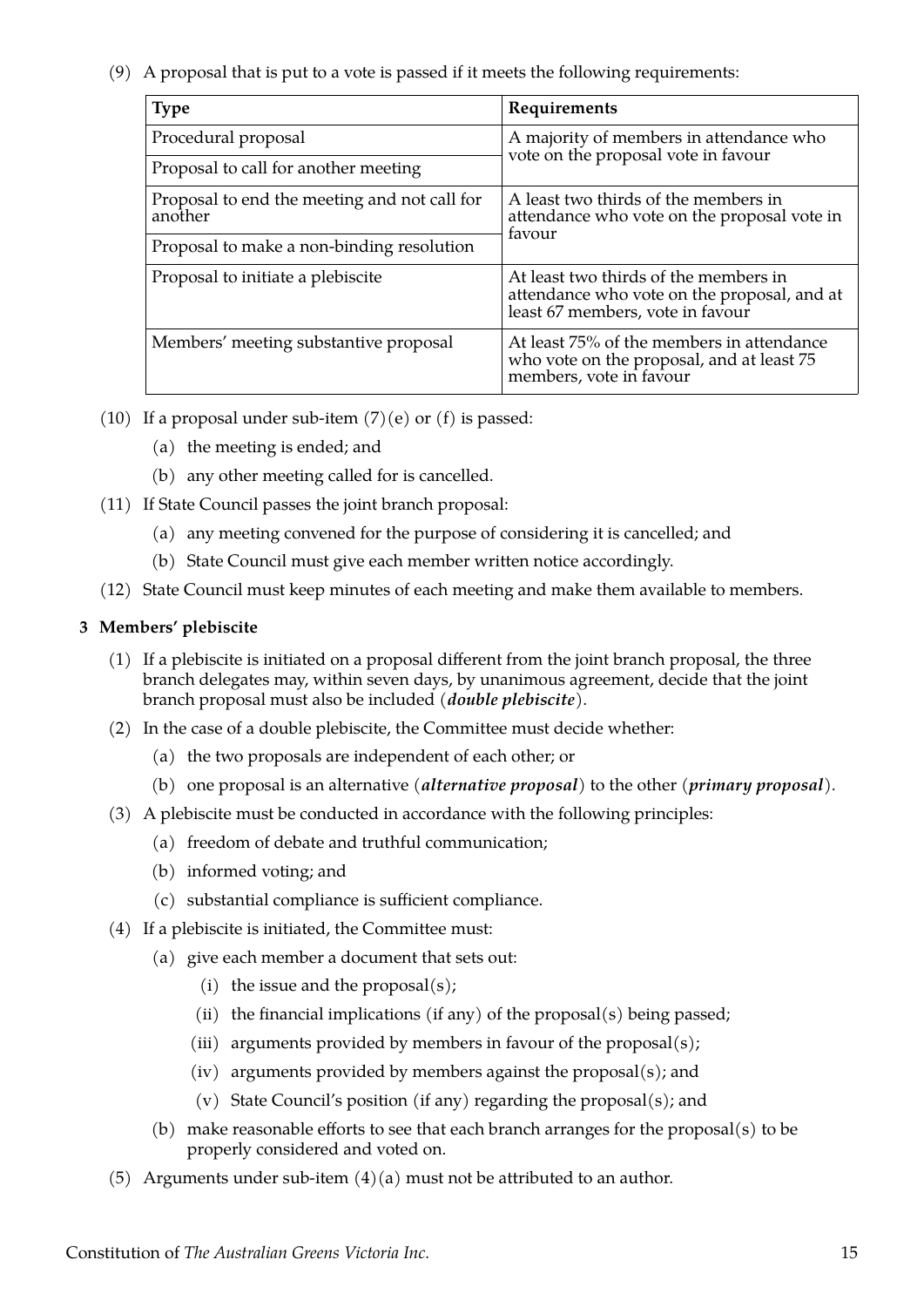- (6) Within 60 days after each member is given the document in sub-item  $(4)(a)$ :
	- (a) each branch must arrange for its members to consider and vote on the proposal(s) by show of hands and advise the Committee in writing of the results of the vote(s); and
	- (b) the Committee must convene at least five meetings for members to consider and vote on the proposal $(s)$  by show of hands.
- (7) Each member may vote in a plebiscite only once.
- (8) The failure of a branch to arrange for its members to consider and vote on the proposal(s) does not, alone, invalidate a plebiscite.
- (9) A proposal is passed if the following criteria are satisfied:
	- (a) at least 60% of the votes are in favour;
	- (b) the votes in favour exceed the votes against by at least 3% of the whole membership;
	- (c) it is not the case that a majority of members at a majority of branch meetings in which votes were cast voted against the proposal; and
	- (d) where the proposal in question is the alternative proposal in a double plebiscite—the primary proposal was not passed.
- <span id="page-17-1"></span>(10) The Committee must:
	- (a) declare whether each proposal (*members' plebiscite proposal*) was passed; and
	- (b) make the results of the vote(s), generally and broken down by branch and other meetings, available to members.
- <span id="page-17-0"></span>(11) State Council must remove a proposal from a plebiscite if:
	- (a) it is not a permitted proposal about the issue;
	- (b) it would, if passed, be illegal or involve the Party in illegality; or
	- (c) it would, if passed, cause the Party to become insolvent or create a substantial risk that the Party will become insolvent.
- (12) The Committee may, after hearing from the branch delegates and State Council, terminate a plebiscite or remove a proposal from a plebiscite if it considers that it has been rendered redundant.

 $\sim$  ~ ~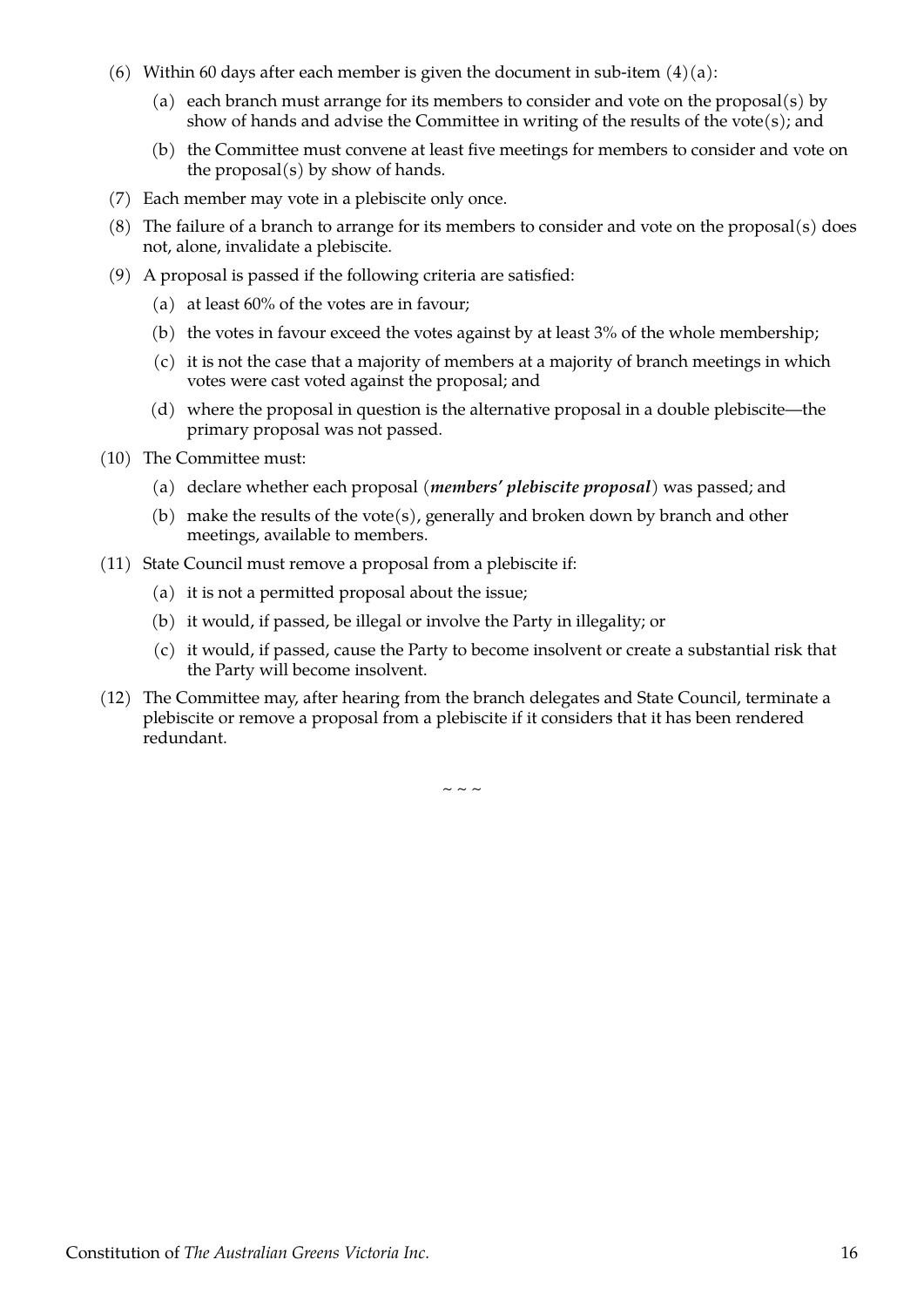# <span id="page-18-0"></span>**SCHEDULE 4: POWERS STATE COUNCIL MUST NOT DELEGATE**

| Provision                | Description                                                               |
|--------------------------|---------------------------------------------------------------------------|
| Clause $2(4)$            | Make, amend or repeal a state policy or the party strategy urgently       |
| Clause $7(1)$            | Create or dissolve a branch                                               |
| Clause $7(3)$            | Define a branch area                                                      |
| Clause $12(2)$           | Answer a branch question                                                  |
| Clause $13(3)$           | Deal with a branch proposal                                               |
| Clause $15(3)$           | Contradict or undermine a members' resolution                             |
| Clause $16(1)$           | Suspend a branch                                                          |
| Clause $18(4)$           | Remove a member of the Constitutional Votes Committee from office         |
| Clause $22(4)$           | Provide for removal of State Councillor from office for failure to attend |
| Clause $28(1)$ and $(2)$ | Appoint a member of the Constitutional Votes Committee                    |
| Clause $34(4)$           | Take disciplinary action against certain types of member                  |
| Clause $40(8)$           | Appoint the Secretary of the Association                                  |
| Schedule 2, item 3       | Deal with a joint branch proposal                                         |
| Schedule 3, item $3(11)$ | Remove a proposal from a members' plebiscite                              |

 $\sim$   $\sim$   $\sim$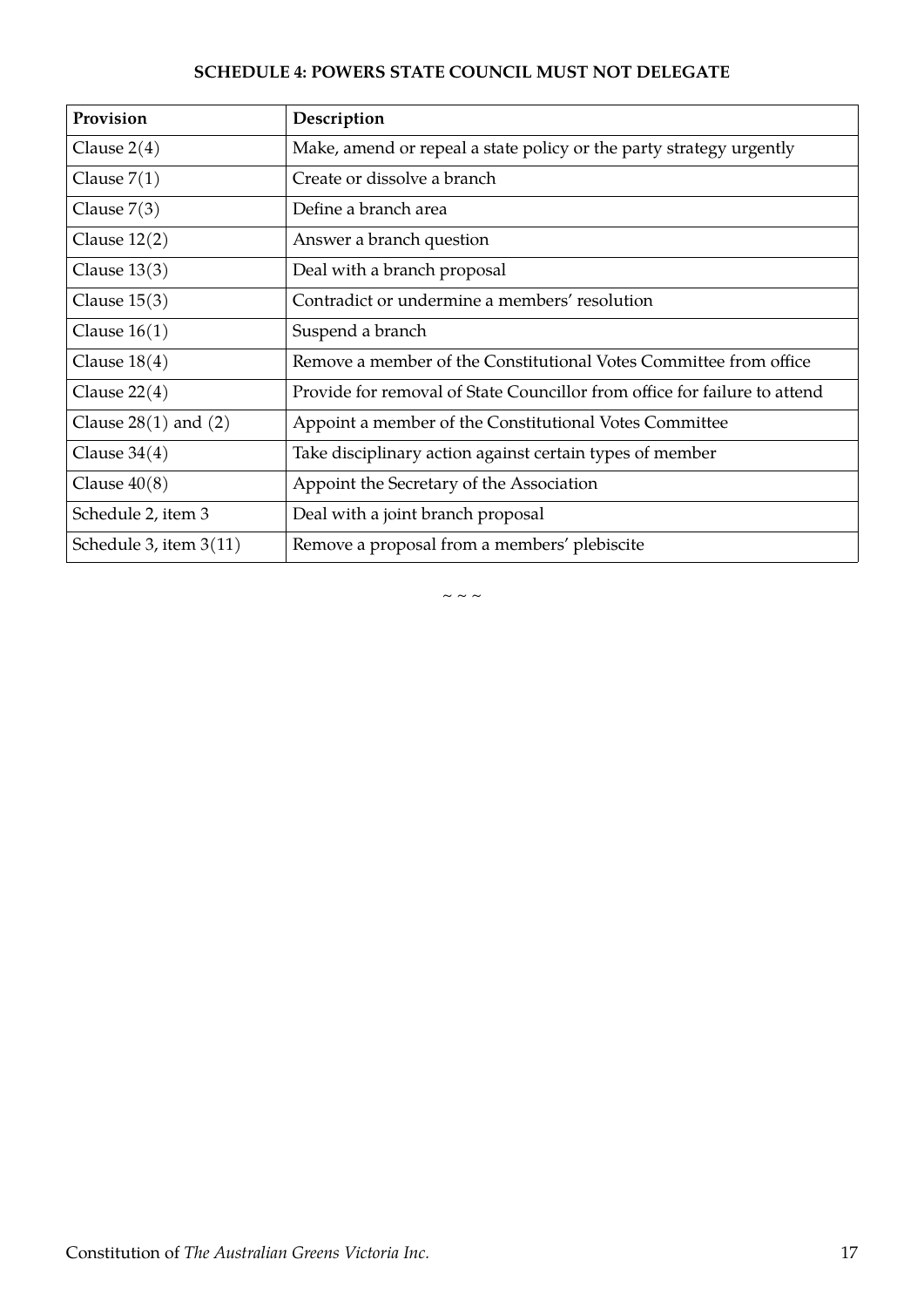# <span id="page-19-5"></span>**SCHEDULE 5: STATE COUNCIL MEETING PROCEDURE**

## <span id="page-19-4"></span>**1 Convening**

A State Council meeting may be convened:

- (a) by any five State Councillors; or
- (b) in accordance with any procedure made under item [7](#page-20-0).

# <span id="page-19-3"></span>**2 Notice**

State Council must give members as much notice of its meetings as it can.

## <span id="page-19-2"></span>**3 Quorum**

The quorum for a State Council meeting is a majority of current State Councillors, but not fewer than five.

## <span id="page-19-1"></span>**4 Proceedings**

- (1) A State Council meeting must decide its own agenda.
- (2) The types of proposal that may be put to a State Council meeting are:
	- (a) a procedural proposal;
	- (b) a reconsideration proposal; and
	- (c) a substantive proposal.
- (3) A proposal that is put to a vote is passed if it meets the following requirements:

| <b>Type</b>              | Requirements                                                                                                                                       |
|--------------------------|----------------------------------------------------------------------------------------------------------------------------------------------------|
| Procedural proposal      | A majority of State Councillors in attendance (except by proxy)<br>who vote on the proposal vote in favour                                         |
| Reconsideration proposal | A majority of current State Councillors vote in favour                                                                                             |
| Substantive proposal     | At least two thirds of State Councillors in attendance who vote<br>on the proposal, and a majority of current State Councillors,<br>vote in favour |

#### <span id="page-19-0"></span>**5 Proxies**

- (1) A State Councillor may appoint another State Councillor as their proxy to attend, speak and vote on their behalf at State Council meetings.
- (2) The appointment of a proxy must be made, and may be terminated before or during its effective period, by written notice given to State Council.
- <span id="page-19-7"></span>(3) Each State Councillor, in each financial year, may appoint:
	- (a) one proxy for a specified period of up to five weeks; or
	- (b) two proxies, who may be different State Councillors, for two specified, non-overlapping periods of up to five weeks in total.
- <span id="page-19-6"></span>(4) A State Councillor may only be the proxy of one other State Councillor at a time.
- (5) A purported appointment of a proxy in breach of sub-item [\(3\)](#page-19-7) or [\(4\)](#page-19-6) is invalid.
- (6) A proxy must not be directed how to vote.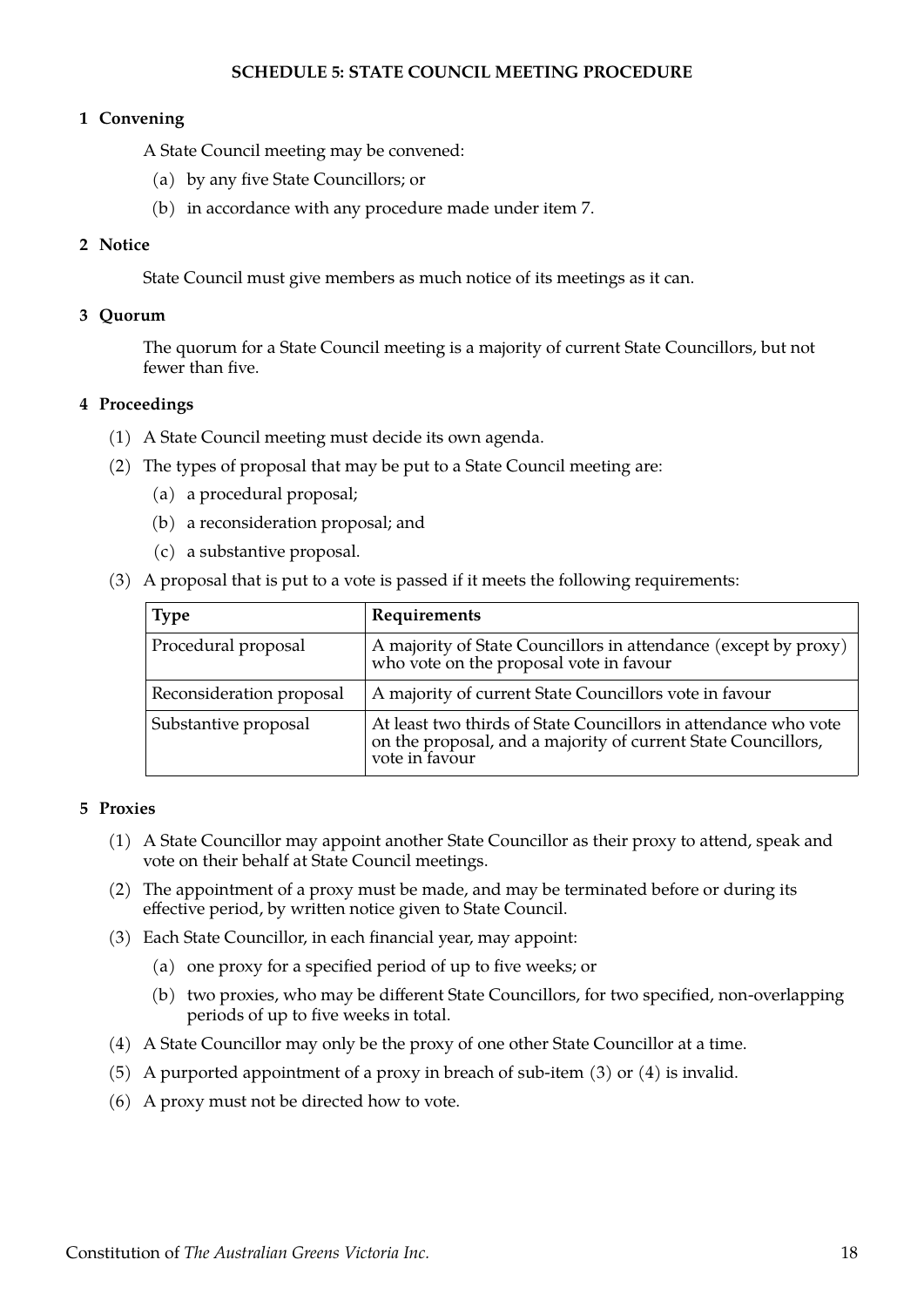# <span id="page-20-1"></span>**6 Attendance**

- <span id="page-20-3"></span>(1) Members who hold public office at each of the federal, state and local levels of government may appoint a member to attend and speak on their behalf at each State Council meeting.
- <span id="page-20-2"></span>(2) The party body established for members who are First Nations people may appoint two of its members to attend and speak on its behalf at each State Council meeting.
- (3) State Council may, by a procedural proposal, require that members in attendance at a State Council meeting keep the contents of all or any part of that meeting confidential from other members.
- (4) State Council must not limit the entitlement of a State Councillor, or a member appointed under sub-item [\(1\)](#page-20-3) or [\(2\),](#page-20-2) to attend a State Council meeting.

# <span id="page-20-0"></span>**7 Additional procedures**

State Council may, by a substantive proposal, make additional meeting procedures that are consistent with these procedures.

 $\sim$   $\sim$   $\sim$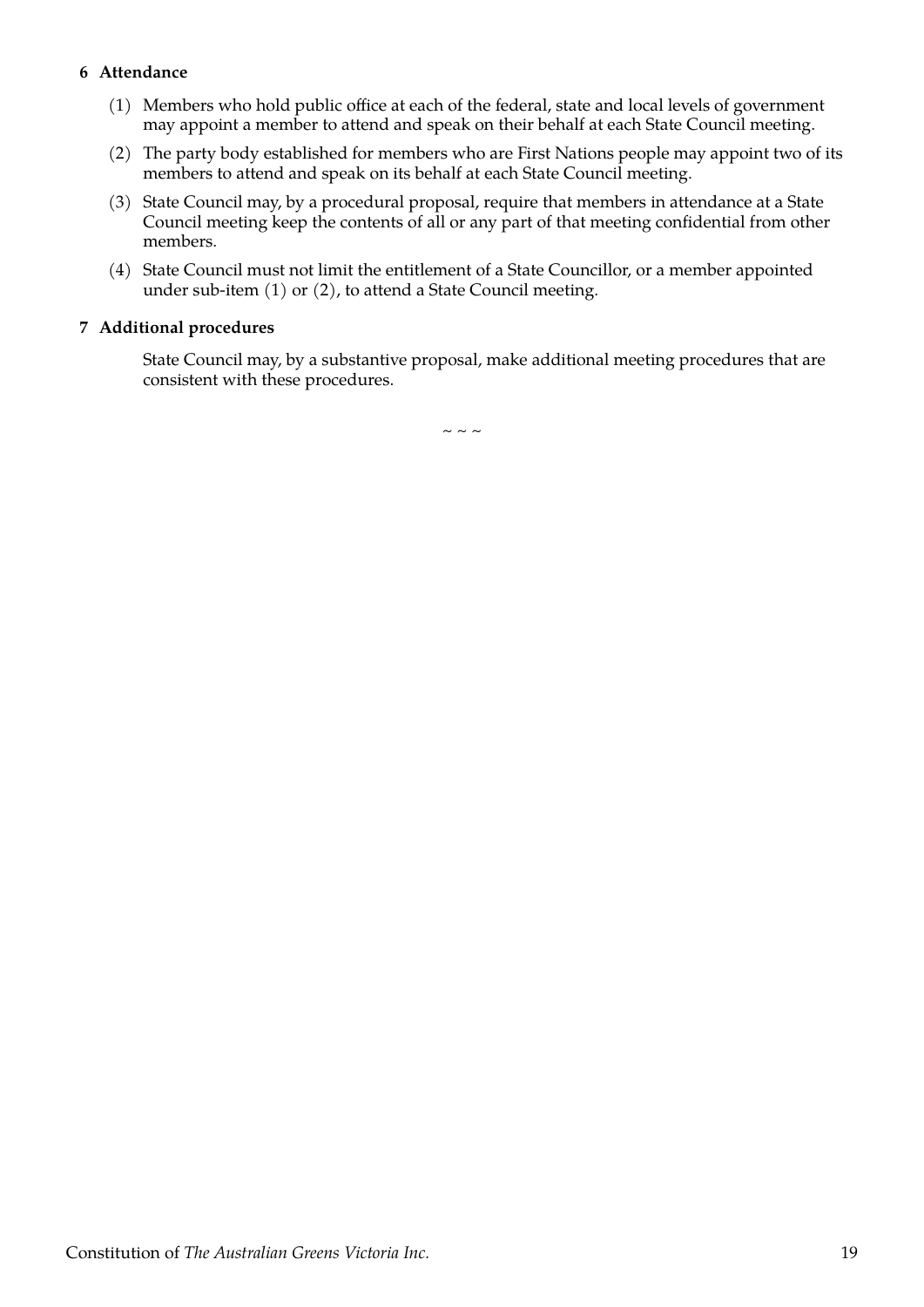# <span id="page-21-4"></span>**SCHEDULE 6: STATE COUNCIL ELECTIONS**

# <span id="page-21-3"></span>**1 Definitions**

- (1) In this Schedule:
	- (a) *Committee* means the Constitutional Votes Committee;
	- (b) *election*, including in the term 'by-election', means State Council election; and
	- (c) *standard term* means a term:
		- (i) beginning on 1 July of the year of the scheduled election, or on the day the election is declared, whichever is later; and
		- (ii) ending on 30 June two years after the year of the scheduled election.
- <span id="page-21-7"></span>(2) In this Constitution, *continuing State Councillor* means:
	- (a) in the case of a scheduled election—a current State Councillor whose term of office continues beyond 30 June of the year of the election; and
	- (b) in the case of a by-election—a current State Councillor.

# <span id="page-21-2"></span>**2 Scheduled elections**

- <span id="page-21-6"></span>(1) An election must be held each year, beginning with the call for nominations no earlier than 1 February and ending with the declaration of which candidates are elected no later than 31 May (*scheduled election*).
- <span id="page-21-8"></span>(2) The offices open for election at a scheduled election are:
	- (a) in odd years—seven for a standard term;
	- (b) in even years—eight for a standard term; and
	- (c) any casual vacancies for a term that continues beyond 30 June of that year that:
		- (i) exist immediately before the opening of the nomination period; or
		- (ii) will arise on or before 1 July of that year.
- (3) If a scheduled election is terminated or its results are declared void, it must be held again as soon as possible.

# <span id="page-21-1"></span>**3 By-elections**

- (1) A by-election may be held if there are three or more casual vacancies that are not already open for election at a scheduled election.
- (2) The term of office of a State Councillor elected to fill a casual vacancy:
	- (a) begins when they are declared elected or when the vacancy arises, whichever is later; and
	- (b) ends when the term of office of the vacancy was due to end.

# <span id="page-21-0"></span>**4 Conduct of elections**

- <span id="page-21-5"></span>(1) Each election must be conducted in accordance with the following principles:
	- (a) equal treatment of candidates;
	- (b) prevention of improper or unfair influence;
	- (c) encouragement of the maximum number of nominees;
	- (d) freedom of debate and truthful communication;
	- (e) informed voting; and
	- (f) substantial compliance is sufficient compliance.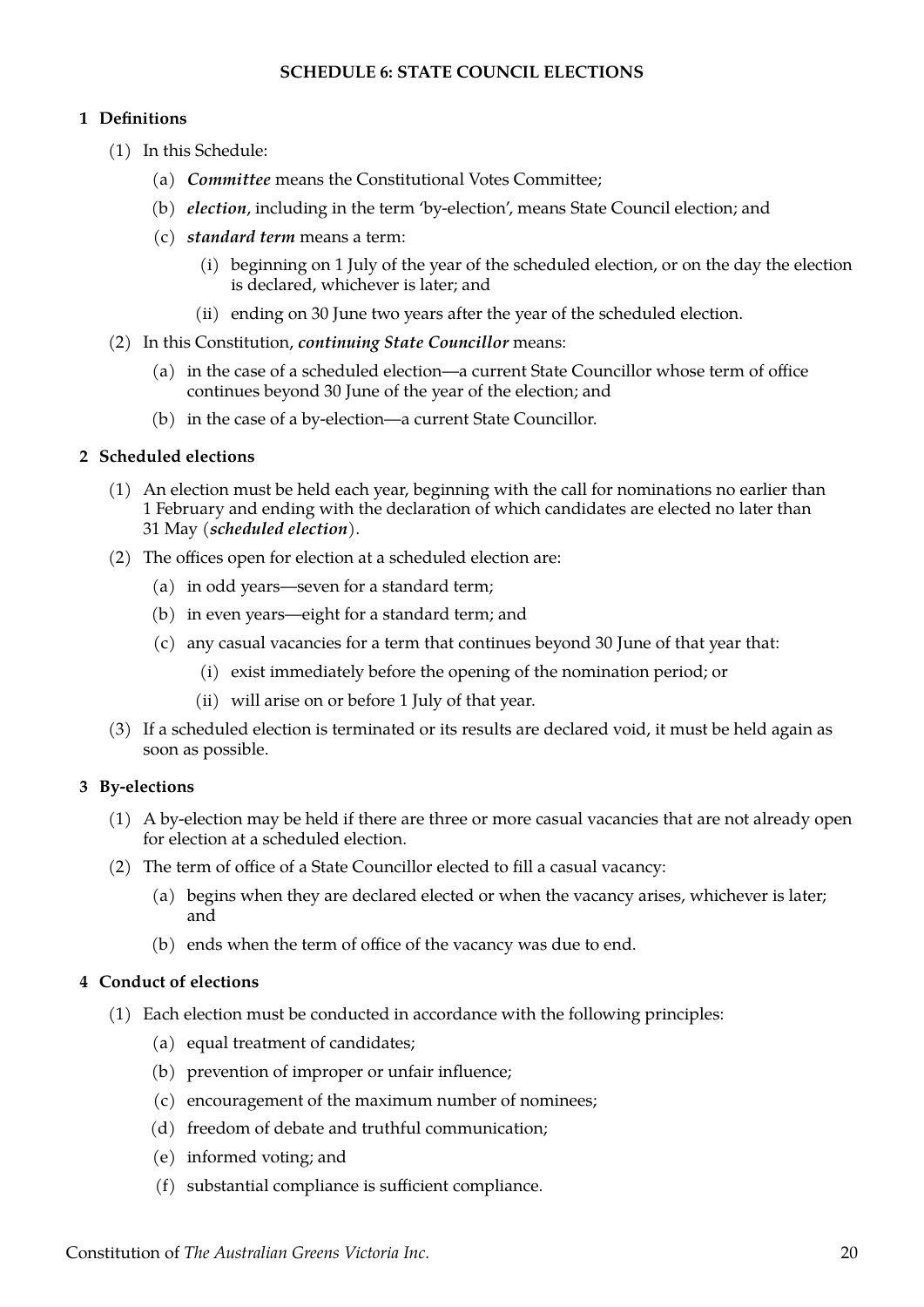- <span id="page-22-2"></span>(2) The Committee must:
	- (a) allow a reasonable nomination period;
	- (b) notify each member in writing of the call for nominations;
	- (c) notify each member of the date that the roll of eligible voters will be closed;
	- (d) verify that nominees are eligible to be elected;
	- (e) reject the candidacy of nominees who are not eligible to be elected;
	- (f) declare the candidates;
	- (g) make available to members:
		- (i) candidate statements;
		- (ii) a statement that reminds members of the need for diversity and sets out the diversity of the continuing State Councillors, so far as it can be ascertained; and
		- (iii) a statement that sets out any disciplinary action taken, and convictions recorded, against each candidate in the last 10 years;
	- (h) run Meet the Candidates events;
	- (i) run a ballot;
	- (j) only allow eligible voters to vote;
	- (k) provide a means for members to raise concerns about the election;
	- (l) where one or more casual vacancies are open for election, employ a system under which the votes are first counted to determine who is elected, and are then successively recounted to determine which of the elected candidates are elected to which offices, from the longest term to the shortest;
	- (m) employ a system under which candidates are eliminated from the count and their preferences distributed if, but for their elimination, they would have been elected and that would have resulted in more than three State Councillors being members of the same branch;
	- (n) declare which candidates are elected to which offices; and
	- (o) make the results of the ballot available to members.
- <span id="page-22-1"></span>(3) The resources of the Party and those at the disposal of a member who holds public office must not be used to support one candidate against another.

# <span id="page-22-0"></span>**5 Election rules**

- (1) Before each election, the Committee must make, and make available to members, rules for that election (*election rules*) that provide for the practical implementation of the principles in item  $4(1)$ , the requirements in item  $4(2)$  and the rule in item  $4(3)$ .
- (2) Before doing that, the Committee must:
	- (a) make a draft of the election rules available to members; and
	- (b) allow members a reasonable opportunity to comment on them.
- (3) The election rules may provide that:
	- (a) certain modes of campaigning are prohibited;
	- (b) candidates must be assisted by the Party to contact each member; and
	- (c) election deliberation sessions must be conducted in a certain way.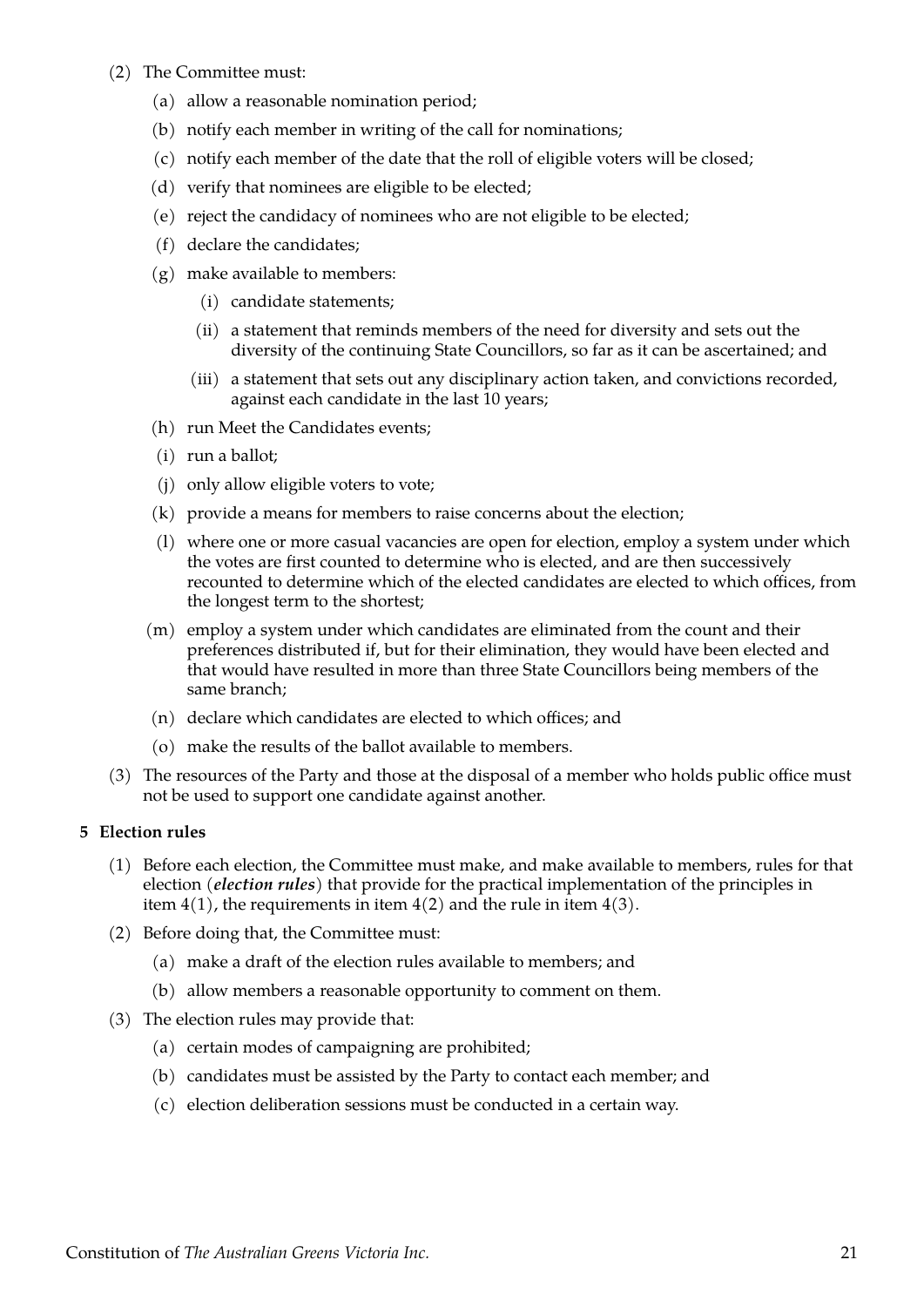- (4) The Committee may:
	- (a) make rulings about whether the election rules have been breached;
	- (b) require a candidate who has breached the election rules to remedy that breach; and
	- (c) cancel the candidacy of a candidate who seriously breaches the election rules or a ruling of the Committee.

# <span id="page-23-0"></span>**6 Election deliberation session**

- <span id="page-23-1"></span>(1) In this Constitution, *election deliberation session* means a discussion of:
	- (a) the issues facing the Party and how they should be addressed;
	- (b) the strengths and weaknesses of the current State Council; and
	- (c) the merits of the candidates in addressing those.
- (2) For each election, before the roll of eligible voters is closed:
	- (a) each branch must hold at least one election deliberation session; and
	- (b) the Committee must hold at least five election deliberation sessions.
- (3) Each candidate may only attend one deliberation session but must not participate in the discussion.
- (4) The failure of a branch to hold an election deliberation session does not, alone, invalidate an election.

 $\sim$   $\sim$   $\sim$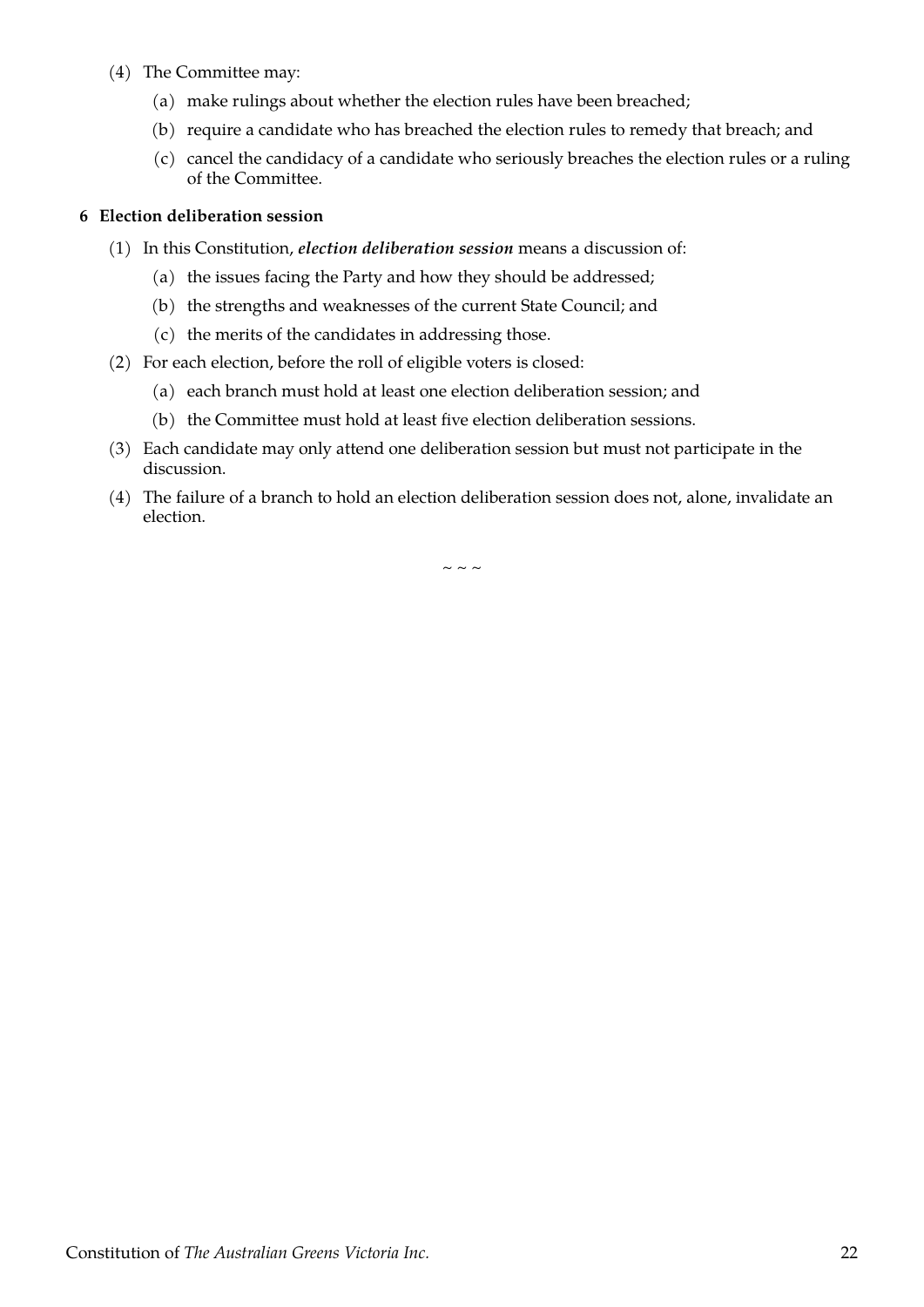# <span id="page-24-4"></span>**SCHEDULE 7: ELIGIBILITY REQUIREMENTS**

# <span id="page-24-3"></span>**1 Membership**

A person is eligible to be admitted as a member if they:

- (a) are a person, not a corporation;
- (b) reside in Victoria;
- (c) support the purposes of the Party; and
- (d) are not a member of a political party that is not a Greens party.

#### <span id="page-24-2"></span>**2 Voting in a preselection**

A member is eligible to vote in a preselection if they have been a member of the Party or another Greens party for the last year.

## <span id="page-24-1"></span>**3 Voting in a State Council election**

A member is eligible to vote in a State Council election if, when the roll of voters is closed:

- (a) they have been a member of the Party or another Greens party for the last year; and
- (b) in the case of a scheduled election in an odd year or a by-election—they have attended an election deliberation session.

## <span id="page-24-0"></span>**4 State Councillor**

- (1) In this item, *specified person or body* means:
	- (a) the Party;
	- (b) another political party;
	- (c) a member who holds public office; and
	- (d) a member of another political party who holds public office.
- (2) A member is eligible for election as a State Councillor if they:
	- (a) have been a member for the past two years; and
	- (b) live in Victoria.
- <span id="page-24-6"></span><span id="page-24-5"></span>(3) A member is not eligible for election as a State Councillor if they:
	- (a) have held that office for two consecutive terms (of whatever length) and either they are still in office or they have not yet spent seven months out of office;
	- (b) are a member of the same branch as three continuing State Councillors;
	- (c) in the last year, have been a member of the Constitutional Votes Committee;
	- (d) in the last year, have been a member who holds public office;
	- (e) have been an employee or a member of the staff of a specified person or body and the period that has elapsed since they were last so employed is less than the cumulative total period for which they were so employed during the last two years;
	- (f) are a represented person within the meaning of the *Guardianship and Administration Act 2019*; or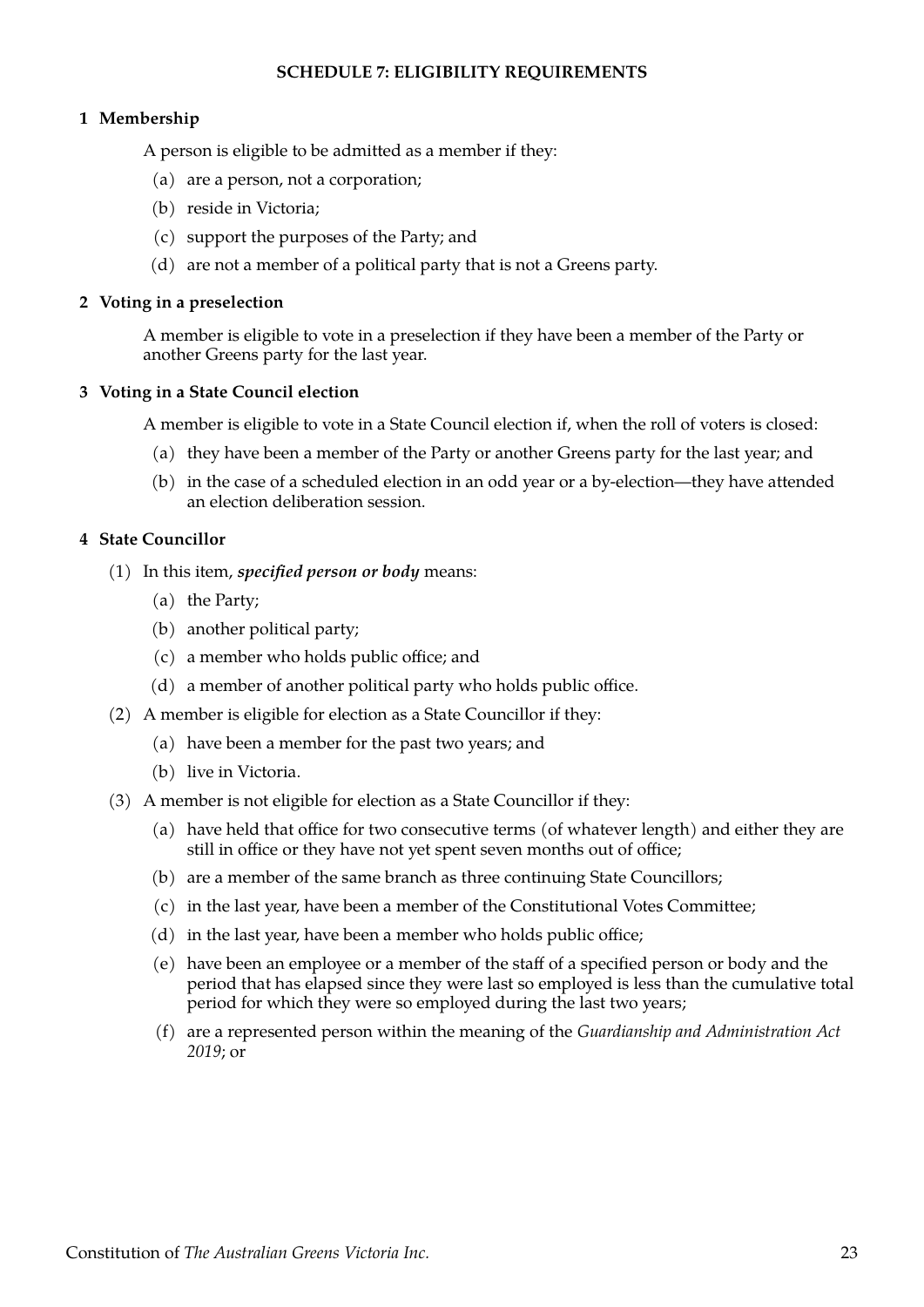- (g) in the last five years, have been:
	- (i) suspended for a period of three months or more, or expelled, from the Party or another Greens party;
	- (ii) insolvent under administration, or the equivalent status under the law of another state or territory;
	- (iii) disqualified under Australian law from managing a corporation or co-operative; or
	- (iv) imprisoned for an offence involving dishonesty.

# <span id="page-25-0"></span>**5 Constitutional Votes Committee**

- <span id="page-25-1"></span>(1) A member is eligible to be appointed to the Constitutional Votes Committee if they:
	- (a) are eligible for election to State Council, excluding the requirement in item  $4(3)(c)$ ;
	- (b) in the last year, have not been a State Councillor; and
	- (c) are not a candidate, or a nominee to be a candidate, for election to State Council.
- (2) Sub-item [\(1\)](#page-25-1) does not apply to an appointment under clause  $28(4)(b)$ .

 $\sim$   $\sim$   $\sim$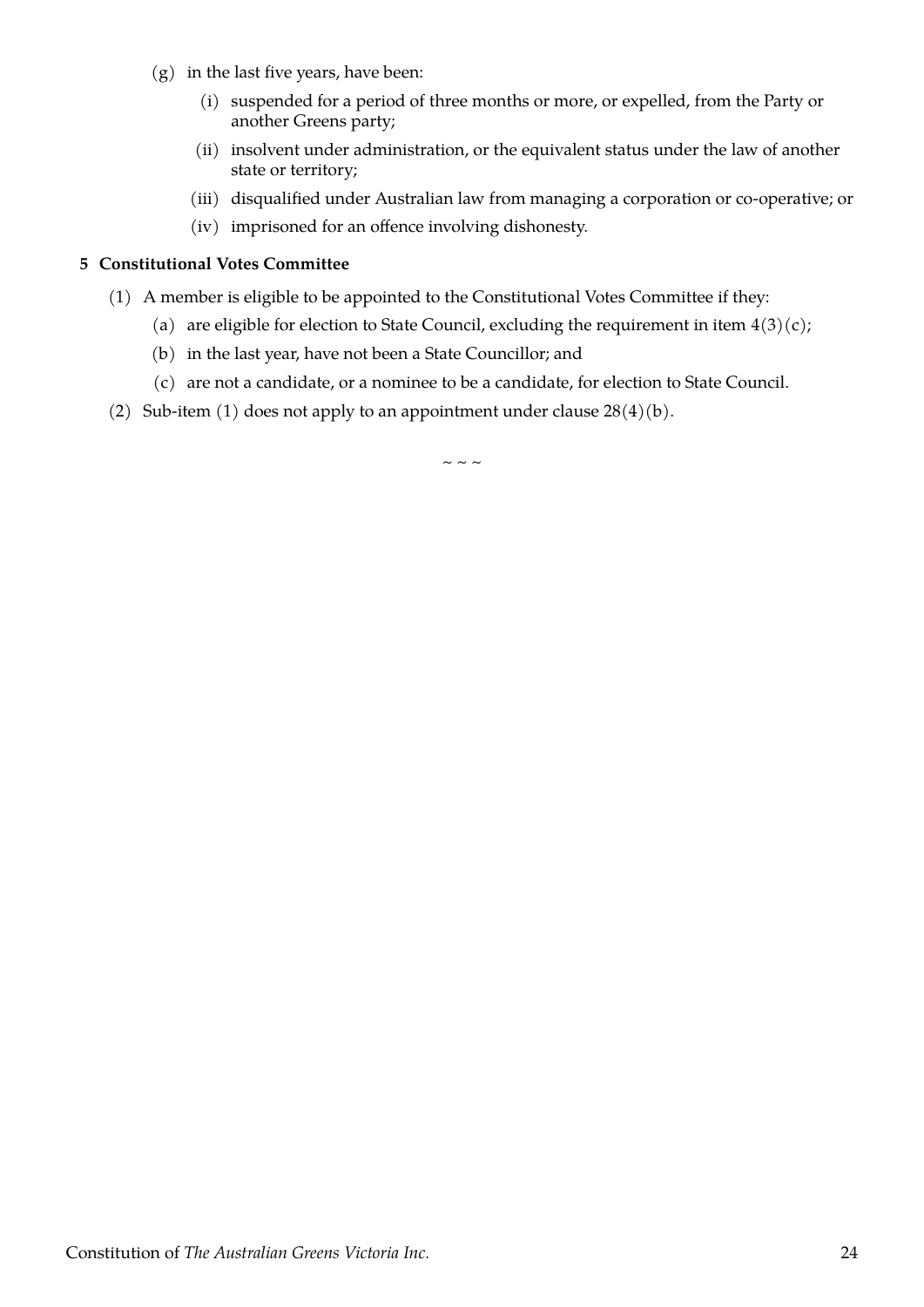In this Constitution:

- *Act* means the *Associations Incorporation Reform Act 2012*;
- *Australian Greens* means the Australian Greens (The Greens) Incorporated, incorporated under the *Associations Incorporation Act 1991* (ACT) with association number A02626;
- *ballot* means a secret ballot that uses a single transferable vote quota-preferential voting system, allows the option of not allocating further preferences, uses Robson Rotation, and provides an option of voting to 'Seek Further Candidates';
- *casual vacancy* includes a vacancy caused by an office not being filled at an election;
- *Charter* means The Charter of The Greens which is appended to the National Constitution;
- *consensus* means the circumstance in which no member of the party body who is in attendance objects to the proposal being passed, having been given the opportunity to do so;
- *continuing State Councillor* has the meaning given by Schedule [6](#page-21-4), item [1\(2\)](#page-21-7);
- *disciplinary action* has the meaning given by clause  $34(1)$ ;
- *disciplinary procedure* has the meaning given by clause  $34(2)$ ;
- *election deliberation session* has the meaning given by Schedule [6](#page-23-0), item [6\(1\)](#page-23-1);
- *Greens party* means one of the member bodies of the Australian Greens;
- *grievance procedure* has the meaning given by clause [33;](#page-9-3)
- *insolvent under administration* has the meaning given in the *Interpretation of Legislation Act 1984*;
- *local government area* has the meaning given to the term *municipal district* in the *Local Government Act 2020*;
- *member body of the Australian Greens* has the meaning given to the term *member body*  in the National Constitution;
- *member who holds public office* includes a member elected or appointed to a public office where the term of that office is yet to begin;
- *members' meeting substantive proposal* has the meaning given by Schedule [3,](#page-15-2) item  $2(7)(f)$ ;
- <span id="page-26-0"></span>*members' plebiscite proposal* has the meaning given by Schedule [3,](#page-15-2) item  $3(10)(a)$ ;
- *National Constitution* means the Constitution of the Australian Greens;
- *Party* means the incorporated association referred to in clause  $40(1)$ ;

*party body* means State Council, the Constitutional Votes Committee, a branch, and any body established by exercise of the power of State Council or a branch;

*party office* means State Councillor, member of the Constitutional Votes Committee, Secretary of the Association, and any named office established by exercise of the power of State Council or a branch;

- *party strategy* means a general statement of the long-term aims and objectives of the Party and how they should be achieved;
- *policy* means a statement of principle and intent about what government should do;

*political party* means a political party registered under Commonwealth, state or territory law;

- *public office* means an elected office in a council or parliament;
- *procedural proposal* means a proposal about the proceedings of the meeting at which it is put;

*reconsideration proposal* means a proposal that a resolution of State Council or a senior party body be rescinded;

- *resolution* means a proposal that was passed;
- *Secretary of the Association* has the meaning given in the Act;
- *senior party body* means a party body given that status under clause [19\(3\)](#page-6-9);
- *scheduled election* has the meaning given by Schedule [6,](#page-21-4) item [2\(1\);](#page-21-6)
- *special measure* has the meaning given in the *Equal Opportunity Act 2010*;
- *special resolution* means a special resolution of a general meeting passed in accordance with the Act and clause  $39(11)$ ;
- *substantive proposal* means any proposal that is not a procedural or reconsideration proposal.

 $\sim$  ~ ~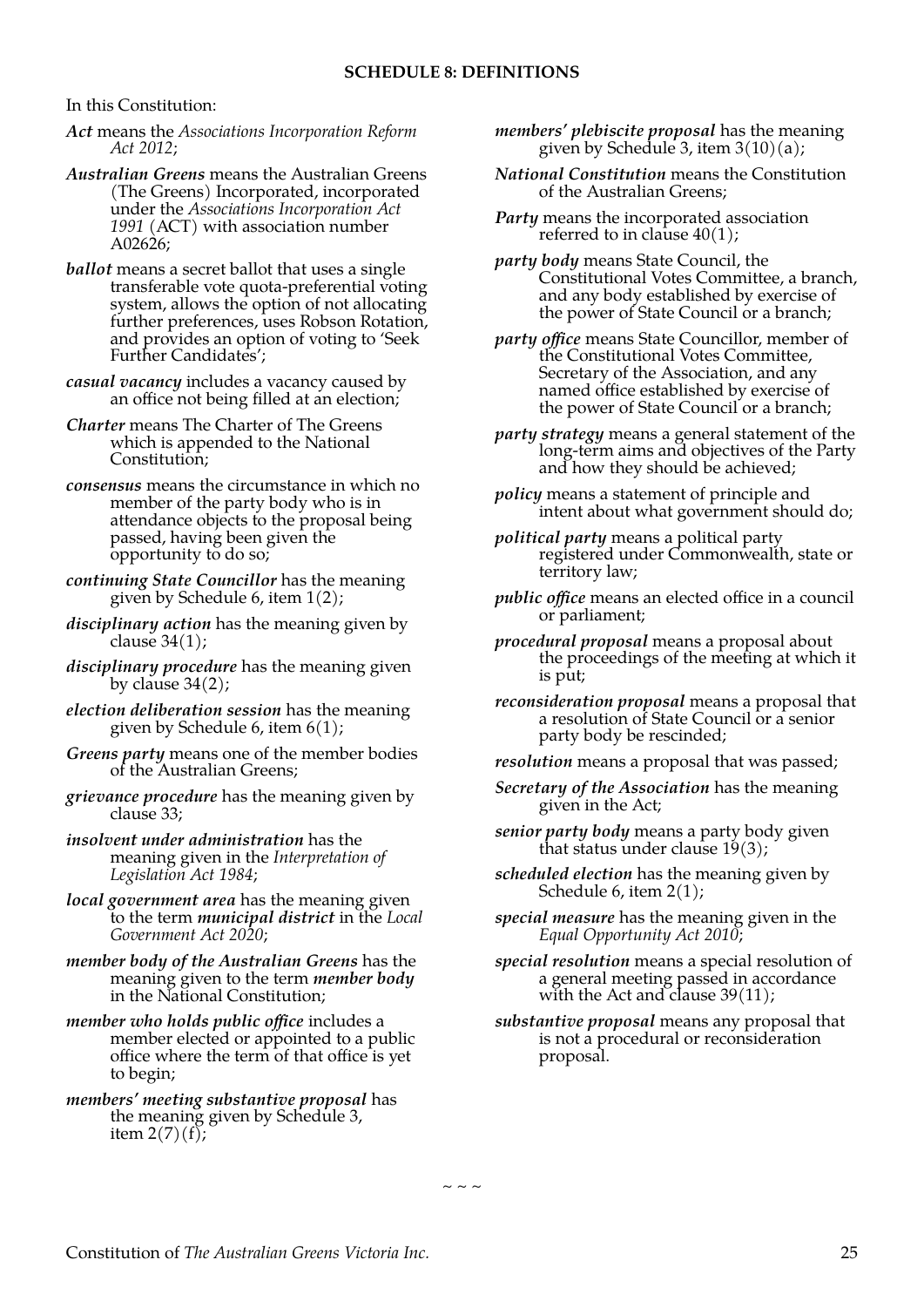# <span id="page-27-3"></span>**SCHEDULE 9: TRANSITIONAL PROVISIONS**

# <span id="page-27-2"></span>**1 Definitions**

In this Schedule:

- (a) *New State Council* means State Council under this Constitution;
- (b) *Old Constitution* means the Constitution of the Party immediately before this Constitution comes into force;
- (c) *Old State Council* means State Council under the Old Constitution; and
- (d) *transition date* means 1 January 2023.

## <span id="page-27-1"></span>**2 Transitional scheme**

- (1) Subject to the rest of this Schedule:
	- (a) the provisions of the Old Constitution, except for each provision relating to the name of the Party, remain in force until the transition date;
	- (b) clause [40\(1\)](#page-11-5) and Schedules [7](#page-24-4) (items [4](#page-24-0) and [5](#page-25-0) only), [8](#page-26-0) and [9](#page-27-3) of this Constitution come into force immediately;
	- (c) the following provisions of this Constitution come into force on 1 February 2022:
		- (i) clause [4](#page-3-1);
		- (ii) clauses [35](#page-9-0) and [36](#page-10-2) as they apply to the New State Council;
		- (iii) Parts [3](#page-6-5) (apart from clause  $21(2)$ ) and [4](#page-7-3); and
		- (iv) Schedules [4](#page-18-0), [5](#page-19-5) and [6](#page-21-4) (apart from item  $2(2)$ );
	- (d) clauses [35](#page-9-0) and [36](#page-10-2) come into force completely on the transition date; and
	- (e) the remaining provisions of this Constitution come into force on the transition date.
- (2) The term of office of each party office (other than of branch office bearers) under the Old Constitution that would otherwise have ended after 1 July 2022 ends on the transition date.
- (3) The term of office of each branch office bearer under the Old Constitution ends on the transition date.
- (4) The following clause is added to the provisions of the Old Constitution after clause 95.6 and remains in force until the transition date: '95.6A The Misconduct Panel may instead appoint two of its members to hold the office of Convenor, in which case all references to Convenor must be construed to mean either of the Co-Convenors who each individually have all of the powers and responsibilities of the Convenor.'
- (5) For the purposes of Schedule [7,](#page-24-4) item  $4(3)(a)$ , any office held under the Old Constitution does not count as holding office as a State Councillor under this Constitution.
- (6) This Schedule is repealed on the day after the transition date.

# <span id="page-27-0"></span>**3 Election of New State Council**

- (1) The first members of the Constitutional Votes Committee are:
	- (a) the State Returning Officer under the Old Constitution as at 1 February 2022, or both State Returning Officers if that position is shared; and
	- (b) other eligible members appointed so that the Committee has three members.
- <span id="page-27-4"></span>(2) The Old State Council must make appointments under sub-item [\(1\)\(b\)](#page-27-4) by 1 February 2022.
- (3) Any vacancy on the Constitutional Votes Committee must be filled:
	- (a) before the New State Council is elected—by the Old State Council; and
	- (b) after the New State Council is elected—under this Constitution.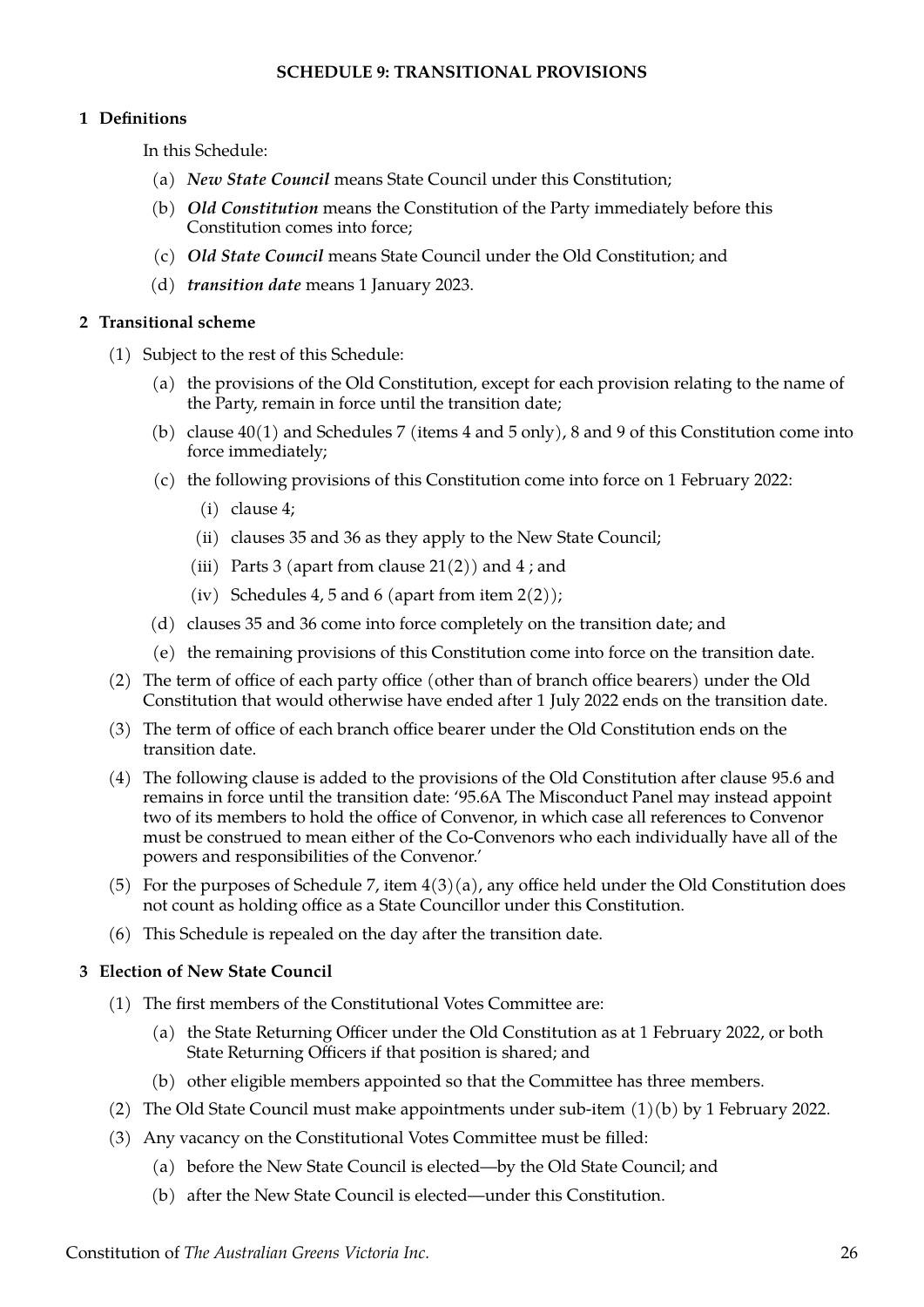- <span id="page-28-4"></span>(4) The offices open for election at the scheduled election held in 2022 are:
	- (a) eight for a term beginning 1 July 2022 and ending 30 June 2024; and
	- (b) seven for a term beginning 1 July 2022 and ending 30 June 2023.
- (5) Each member is eligible to vote in the scheduled election held in 2022.
- (6) The Constitutional Votes Committee must employ a system under which the votes are first counted to determine who is elected, and are then recounted to determine which of the elected candidates are elected to the offices under sub-item  $(4)(a)$ .
- <span id="page-28-3"></span>(7) Any member elected as a State Councillor to the New State Council ceases to hold all party offices under the Old Constitution except Convenor of the Victorian Campaign Committee, State Treasurer and as a branch office bearer.
- (8) Vacancies caused by the operation of sub-item [\(7\)](#page-28-3) may be filled by any procedure decided by the Old State Council.

#### <span id="page-28-2"></span>**4 Powers of New State Council during transition**

- (1) Decisions made by the New State Council before the transition date take effect on the transition date.
- (2) By the transition date, the New State Council must establish party bodies and provide arrangements that functionally reproduce the party bodies and arrangements in the Old Constitution, and in bylaws made under the Old Constitution, in respect of the following matters: probity, preselection, election campaigning, urgent withdrawal of party endorsement of a candidate for public office, misconduct and tithing.

#### <span id="page-28-1"></span>**5 Powers of branches during transition**

Between 1 July 2022 and the transition date, branches may make decisions under this Constitution that take effect on the transition date.

#### <span id="page-28-0"></span>**6 Matters that carry over**

- **Old Constitution New Constitution** Party policy not made by a branch State policy Party policy made by a branch [Local policy] Branch Branch Branch Branch Branch Branch Branch Branch Branch Branch Branch Branch Branch Branch Branch Branch Branch boundaries Branch area Working group established by State Council | Working group established by State Council with the same terms of reference
- (1) On the transition date, the following matters carry over:

(2) On the transition date, with the force of a decision of the New State Council, each State Councillor on the New State Council becomes entitled to an annual honorarium of one fifteenth of the total of annual honoraria to which members were entitled under the Old Constitution immediately before the transition date.

 $\sim$   $\sim$   $\sim$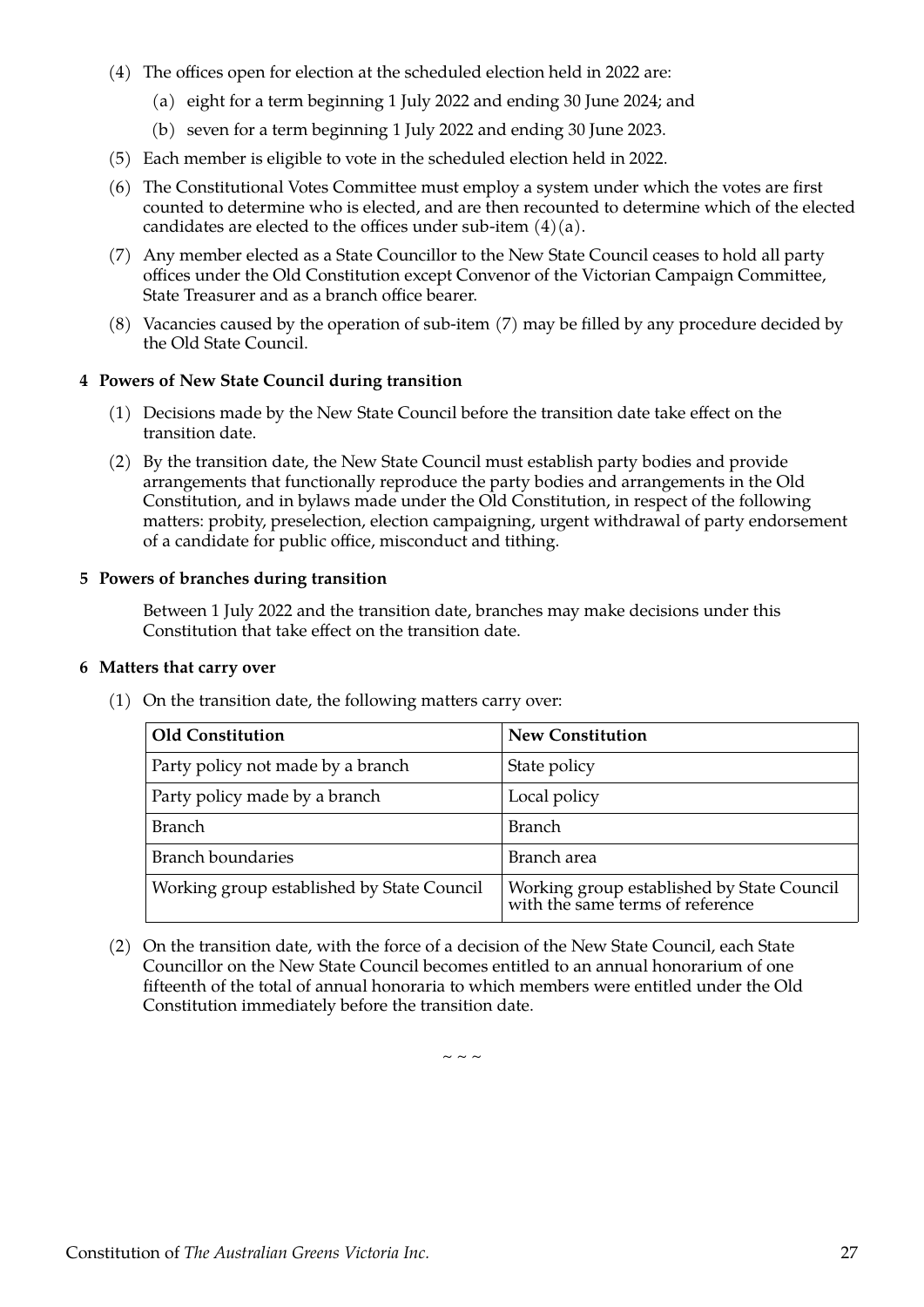# **The Charter of The Greens**

# **Basis of The Charter**

We live at a crucial time in history. Never before have we had so many answers to the problems that have dogged our developing world.

Solutions now exist that could greatly decrease the poverty, hunger and ill health of our fellow humans and we now have technologies to reduce and repair much of the ecological damage on our planet wrought by our industrial and agricultural activities. Clean air, clean water and ecological sustainability are possible. Yet this is not being done.

World wide, conservative governments lack the political will to make the necessary adjustments that will bring an end to the conflict, pollution, poor health and social inequity that characterises our time. The Greens have evolved in this climate to show a new way forward.

A Green response to the ecological crisis proceeds on the basis of a respect for all life, human and nonhuman. We recognise the mutual interdependence between humanity and the rest of nature and we seek to move down an ecologically sustainable path. We seek to eradicate poverty, oppression and discrimination and to build a society that is underpinned by the values of participatory democracy, social justice, and respect for cultural and ecological diversity. We aim to transform the political, social and economic structures that oppress people and to develop a rich, participatory cultural life that enables the flourishing of a new democratic movement for progressive change.

We believe that contesting elections is a necessary step towards the building of an ecologically sustainable and socially just society, but that it is by no means the only step. We recognise and seek to facilitate grassroots movements and community initiatives that are working towards ecological responsibility, social justice, affirmative action on behalf of groups who are discriminated against, Aboriginal land rights, peace, and Third World development.

We seek to avoid parochialism and to cultivate a global, ecological consciousness and long-range perspective in order to safeguard the interests of both existing and future generations and non-human species. We believe Australia should play an active role in building a more co-operative and ecologically sustainable world that is capable of addressing the glaring disparities in energy and resource consumption and quality of life between the rich and poor. We aim to extend recognition and assistance to progressive social movements in Australia and other countries and to international institutions that are working towards these ends.

Reflecting an awareness of the interrelatedness of all ecological, social and economic processes, the general principles of The Greens are:

# **Ecology**

- to ensure that human activity respects the integrity of ecosystems and does not impair biodiversity and the ecological resilience of life-supporting systems;
- to encourage the development of a consciousness that respects the value of all life.

# **Democracy**

- to increase opportunities for public participation in political, social and economic decision making;
- to break down inequalities of wealth and power which inhibit participatory democracy.